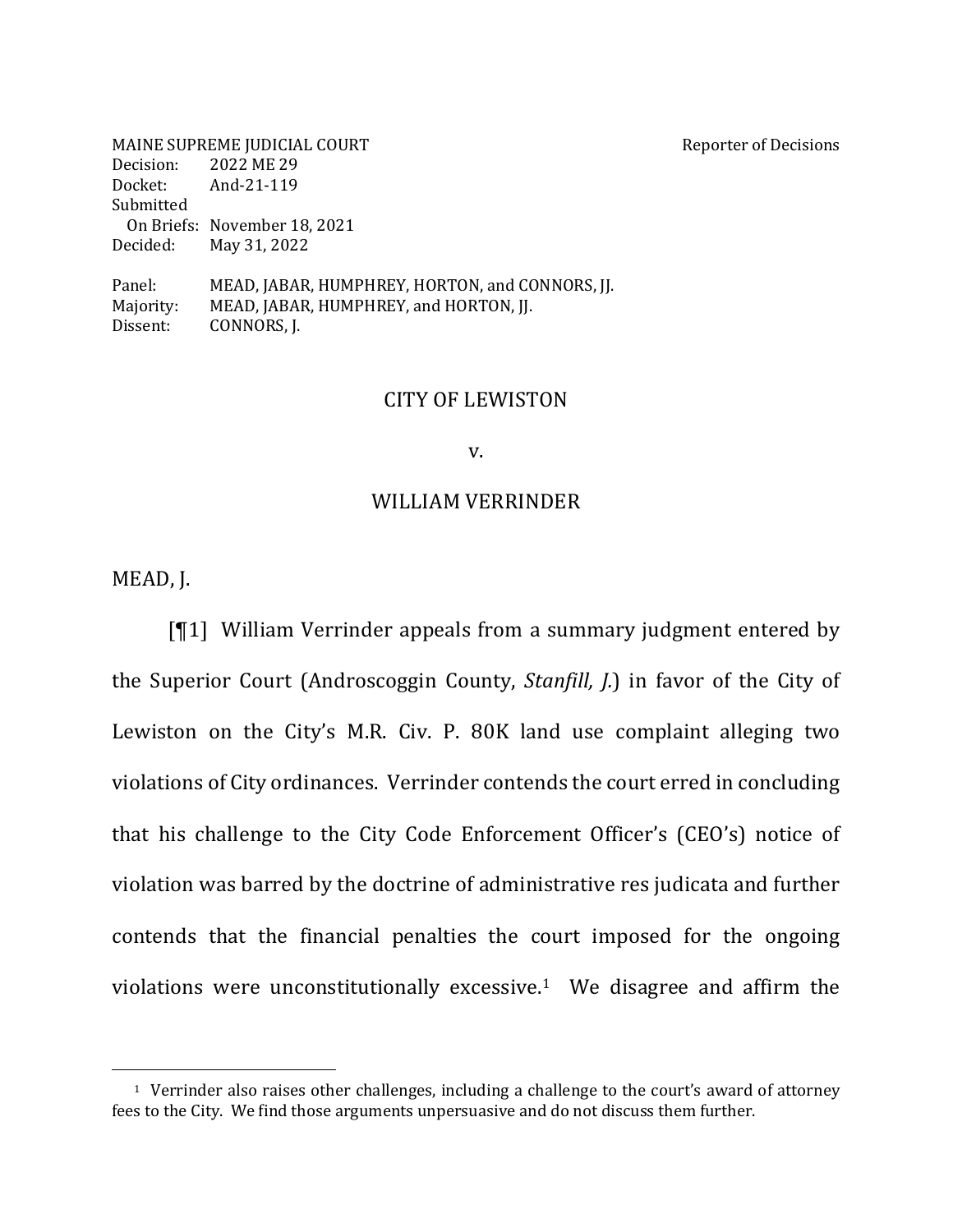judgment insofar as it found that no genuine issue of material fact remained for trial and that the City was entitled to judgment as a matter of law. See M.R. Civ. P. 56(c).

 $[92]$  The City cross-appeals, contending that the court erred in making the civil penalties it imposed for the two separate violations concurrent with each other rather than cumulative. We agree that the court did not have the discretion to allow Verrinder to pay less than the minimum statutory penalty for each violation. Accordingly, we vacate that part of the judgment and remand for entry of a judgment imposing cumulative penalties.

## **I. BACKGROUND**

[ $[$ ]] The following facts are drawn from the summary judgment record, viewed in the light most favorable to Verrinder as the nonprevailing party. See *Coward v. Gagne & Son Concrete Blocks, Inc.*, 2020 ME 112, ¶ 3, 238 A.3d 254. Verrinder owns a residential property in Lewiston. On November 8, 2017, in response to a complaint, the CEO inspected Verrinder's property and promptly issued a notice for two ordinance violations: (1) "trash and construction demolition debris throughout the property," and  $(2)$  "[damaged] front stairs ... as the first step is missing half the tread." *See* Lewiston, Me., Code of Ordinances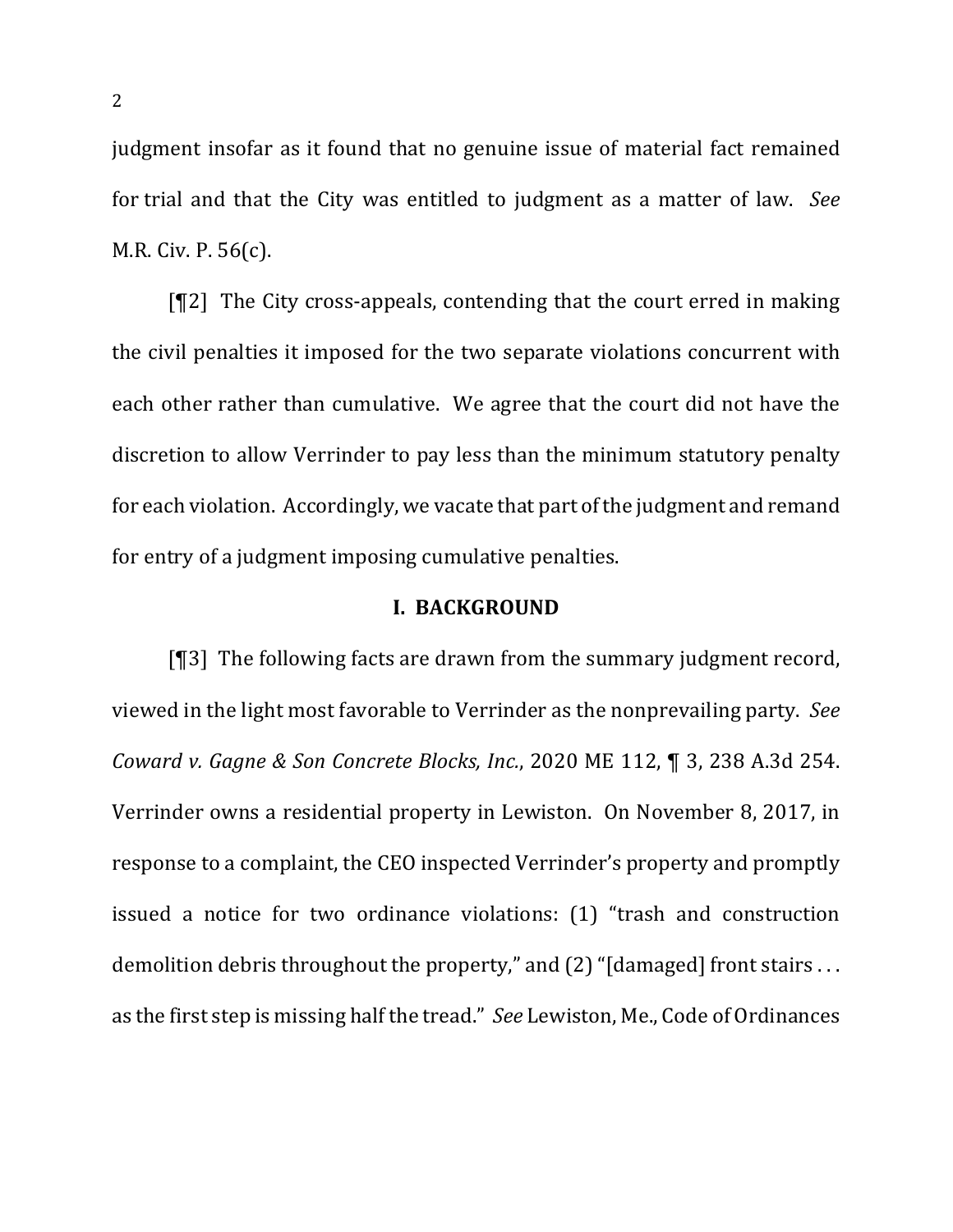§§ 18-51, 18-52 (Sept. 15, 2011, and May 1, 2014).<sup>2</sup> Eight days later, Verrinder contacted the CEO regarding the notice.

[ $[$ 4] On December 11, 2017, the City filed a land use complaint against Verrinder in the District Court. *See* M.R. Civ. P. 80K. Verrinder removed the case to the United States District Court for the District of Maine, which, finding no federal jurisdiction, remanded it back to the state court. *City of Lewiston v. Verrinder*, No. 2:18-cv-00028-JAW (D. Me. Aug. 20, 2018). In September 2018, Verrinder removed the case to the Superior Court for a jury trial.

[¶5] The City and Verrinder each moved for summary judgment. See M.R. Civ. P. 56. By order dated January 14, 2021, the court granted the City's motion in part and denied Verrinder's motion, concluding that the doctrine of administrative res judicata entitled the City to a judgment as a matter of law because Verrinder had not appealed to the Lewiston Board of Appeals from the CEO's notice of violation when it was issued in November 2017. The court set the question of the appropriate penalty, along with costs and fees to be imposed, for an evidentiary hearing.

<sup>&</sup>lt;sup>2</sup> The Ordinance adopts the 2009 edition of the International Property Maintenance Code, including sections 302.1 and 304.10, which are relevant here. *See* Lewiston, Me., Code of Ordinances §§ 18-51, 18-52 (Sept. 15, 2011, and May 1, 2014).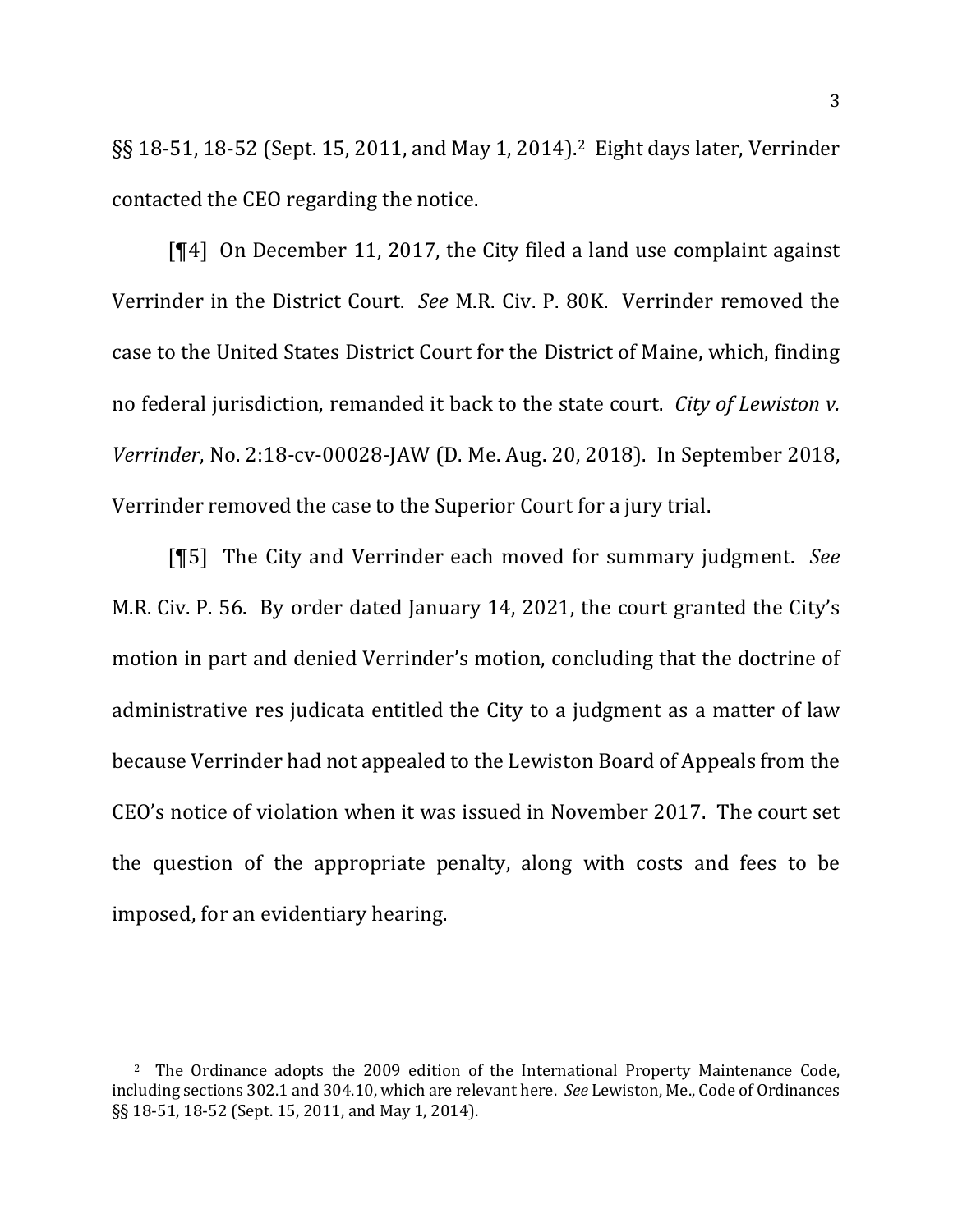[¶6] At that hearing, the City requested the minimum statutory penalty of \$100 per day for each of the two violations, plus attorney fees and costs. See 30-A M.R.S. § 4452(3)(B), (5)(G) (2022).<sup>3</sup> The court found that, although it "consider[ed] the total civil penalty sought to be disproportionate to the offenses," it was "without discretion to impose less than \$24,300.00 for the 243 days of continuing violation involving the accumulation of rubbish or garbage, and \$14,700.00 for the 147 days of continuing violation involving the damaged front stairs." It then ordered that the two penalties run concurrently with each other, with the result that "the total penalty that must be paid is \$24,300.00." The court also awarded the City attorney fees of \$28,257.

 $[97]$  Verrinder appealed, asserting that the court erred in applying the administrative res judicata doctrine and in its attorney fee award. The City cross-appealed, asserting that the court had no authority to order that the civil penalties run concurrently.

<sup>&</sup>lt;sup>3</sup> Although not at issue in this appeal, the maximum per-day penalty has since increased from \$2,500 to \$5,000. P.L. 2019, ch. 40, § 2 (effective Sept. 19, 2019) (codified at 30-A M.R.S. § 4452(3)(B) (2022)).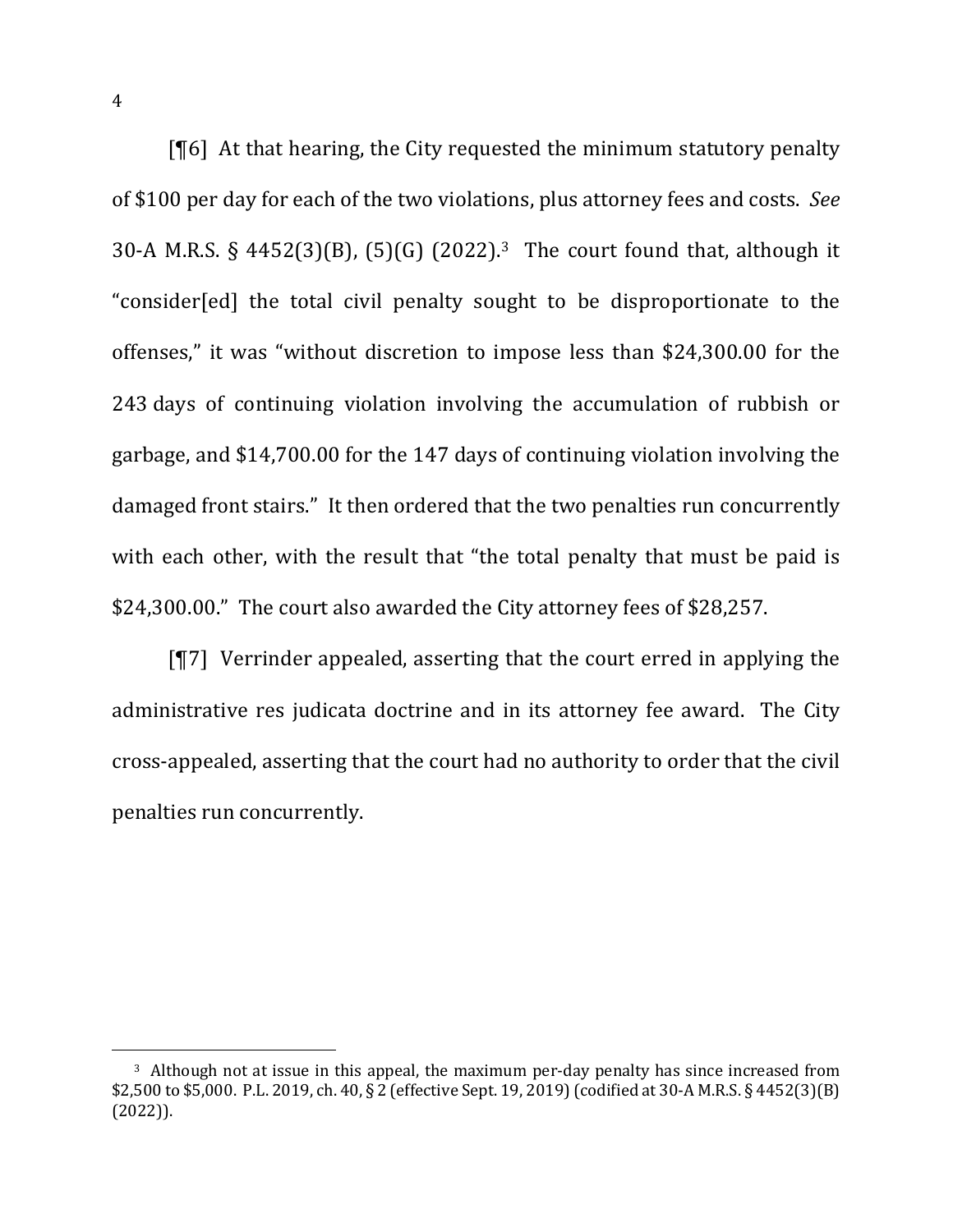#### **II. DISCUSSION**

## **A. Administrative Res Judicata**

[¶8] We have recognized the doctrine of administrative res judicata, which provides that "the decisions of state and municipal administrative agencies are to be accorded the same finality that attaches to judicial judgments." *Hebron Acad., Inc. v. Town of Hebron*, 2013 ME 15, ¶ 28, 60 A.3d 774 (alteration and quotation marks omitted); *see*  30-A M.R.S. § 2691(4) (2022) ("[A] notice of violation or an enforcement order by a code enforcement officer under a land use ordinance  $\ldots$  that is not timely appealed is subject to the same preclusive effect as otherwise provided by law."). Pursuant to the doctrine, "[i]f a party does not challenge an administrative order through an available appeal that contains the essential elements of adjudication, the failure to do so may have preclusive effect upon any subsequent litigation on identical issues and claims dealt with in the administrative order." Town of Boothbay v. Jenness, 2003 ME 50, ¶ 21, 822 A.2d 1169 (quotation marks omitted); see Town of Freeport v. Greenlaw, 602 A.2d 1156, 1160 (Me. 1992). Specifically,

in order to have a preclusive effect, the notice [of violation] should state the nature of the action and inform the recipient of the opportunity to object and of the consequences of a failure to heed the notice.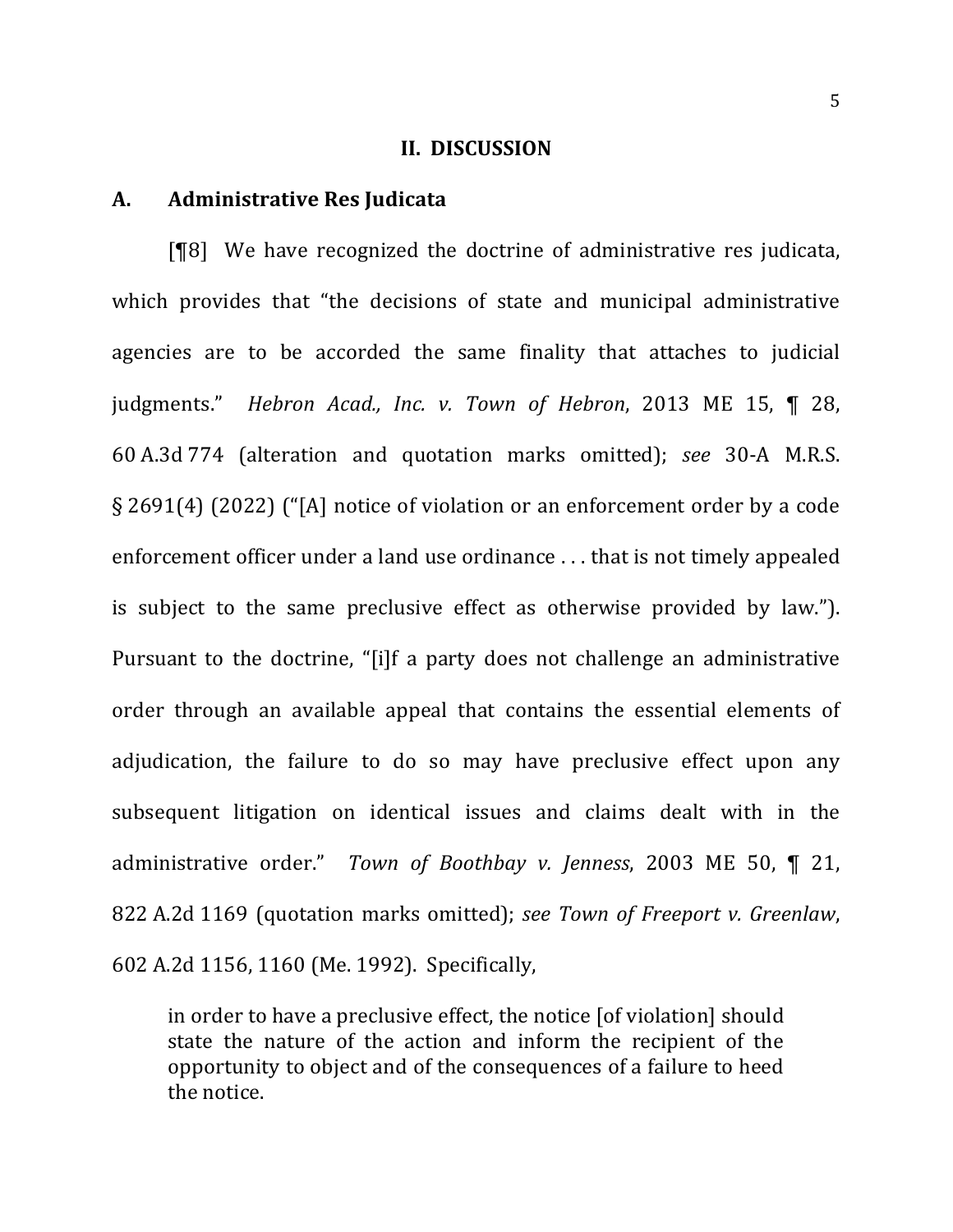... [T]o be effective in triggering the running of an appeal period, an order to refrain from taking or continuing certain action because it violates a zoning ordinance should refer to the provisions of the ordinance allegedly being violated, inform the violator of the right to dispute the order and how that right is exercised by appeal, and specify the consequences of the failure to appeal.

*Greenlaw*, 602 A.2d at 1160-61 (citation and footnotes omitted).

 $[$ [[9] We review de novo the court's conclusion that Verrinder's challenge to the CEO's notice of violation was foreclosed by administrative res judicata, see Jenness, 2003 ME 50, 1 19, 822 A.2d 1169, and conclude that on this record the court's determination was correct. The notice set out the provisions of the ordinances being violated verbatim; detailed the corrective action required and the date by which it must be taken; informed Verrinder that he could appeal to the Lewiston Board of Appeals and request a hearing by filing a written petition within ten days of receiving the notice; and advised him that if he did not comply with the order or appeal it, he would be subject to stated penalties and "barred from any opportunity to contest or challenge the content or terms of this Notice and Order in any further legal proceedings."

 $[\P 10]$  Verrinder acknowledged that he did not take an administrative appeal, asserting in the summary judgment record that he could not pay the \$150 appeal fee and that the fee was unconstitutional. See Lewiston, Me., Code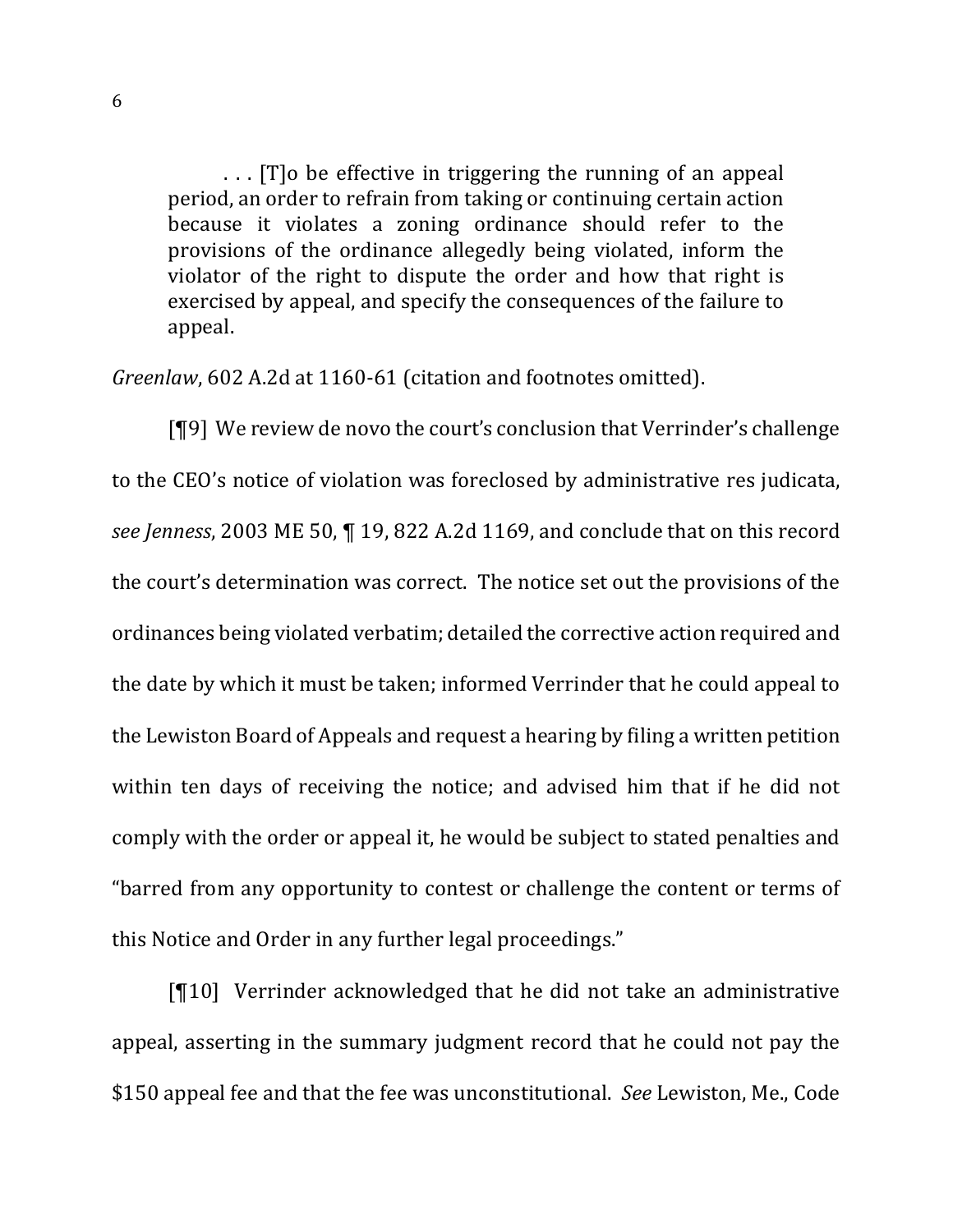of Ordinances  $\S$  2-166 (Dec. 31, 2009). The court was not persuaded by that argument, concluding that because Verrinder made no attempt to appeal within the required time, it was left "without any facts as to whether the \$150.00 fee affected [his] ability to appeal the Notice, [or] whether it was waivable or would have been waived."

 $[T11]$  We agree with the court's analysis. The dissent, citing a treatise for support, $4$  states categorically that "as a matter of law" the appeal fee "could not have been" waived by the Board of Appeals, and then uses that assertion as the foundation for implicating both the Maine and United States Constitutions. Dissenting Opinion  $\P\P$  29, 33, 35, 38. As the trial court found, however, absent any attempt by Verrinder to pursue an appeal we do not know what the Board's response would have been, assuming Verrinder had been able to establish that he could not afford to pay the fee.<sup>5</sup> Perhaps the Board would have allowed the

<sup>&</sup>lt;sup>4</sup> The dissent also cites our decision in *Lane Construction Corporation v. Town of Washington,* where we concluded that the Town of Washington Planning Board lacked authority under the Town's ordinance to *impose* additional fees on an applicant after it had submitted an application. 2008 ME 45,  $\P$  27, 942 A.2d 1202; Dissenting Opinion  $\P$  29. We did not address the question presented here, namely whether it was incumbent on Verrinder to appeal the CEO's notice of violation in order to give the Board an opportunity to *reduce* the fee he was required to pay.

<sup>&</sup>lt;sup>5</sup> As a matter of summary judgment practice, Verrinder's bare assertion by affidavit that he was of "limited financial means" and was therefore "unable to pay the [City's] \$150.00 fee to appeal the [notice of violation]"—unsupported by citation to any record evidence showing his income, assets, expenses, receipt of public assistance, or other indicia of indigence that would establish the parameters of his "limited financial means"—was insufficient to create a question of fact on that issue. See M.R. Civ. P. 56(e) ("[A]n adverse party ... must respond by affidavits ... setting forth *specific facts* showing that there is a genuine issue . . . ." (emphasis added)); *Flaherty v. Muther*, 2011 ME 32,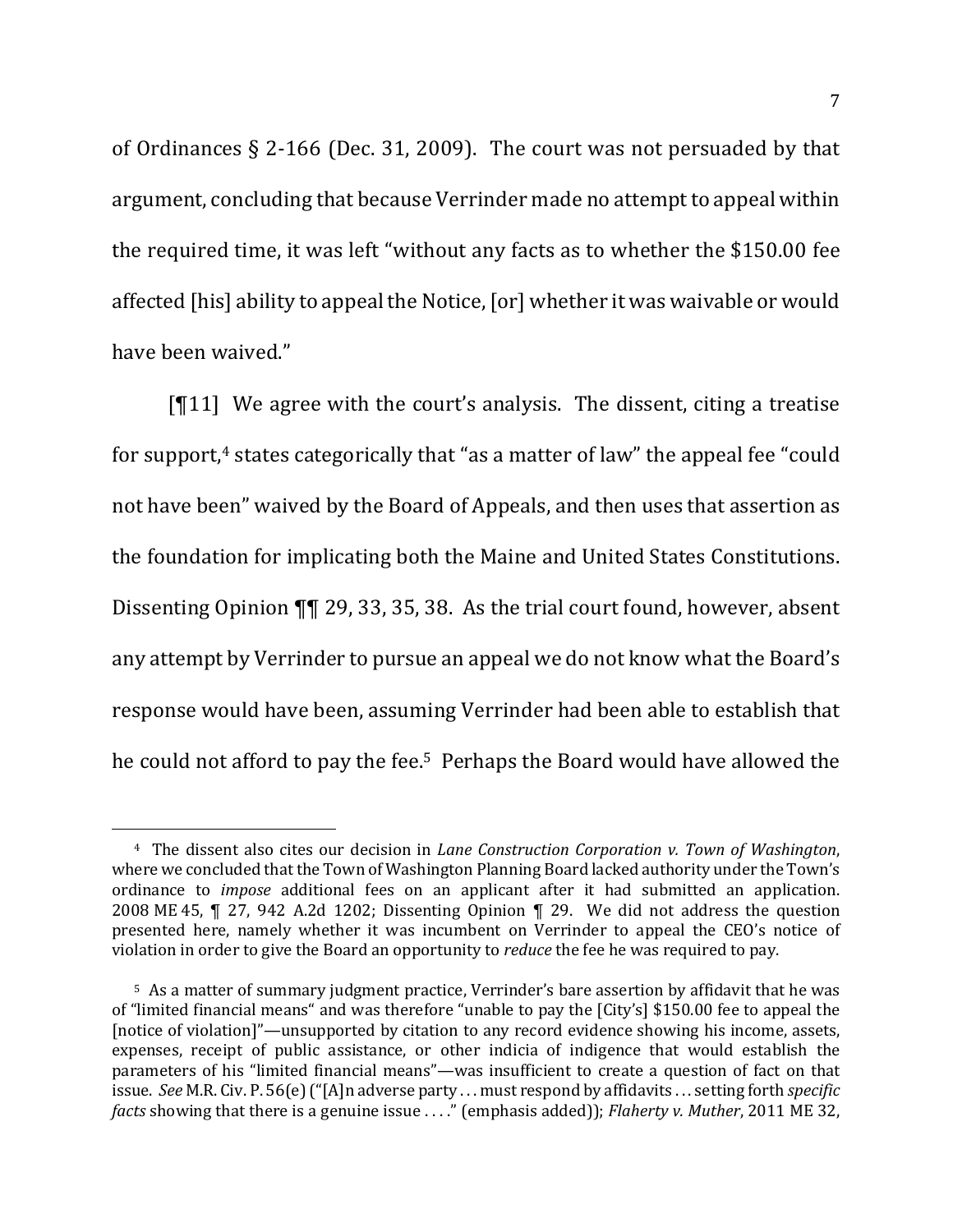appeal to proceed or put the fee issue before the City Council for decision, perhaps not—the open question illustrates the necessity for Verrinder to have made the attempt in the first instance. Had he done so, the reasonableness of the fee and the validity of the denial of the waiver—if that is what happened would have been adjudicated. If Verrinder prevailed on either issue, the court presumably would have remanded with an instruction to the Board to consider his appeal. The validity of the fee was never litigated in the trial court and cannot be litigated here.<sup>6</sup> See Sea & Sage Audubon Soc'y, Inc. v. Plan. Comm'n of *Anaheim*, 668 P.2d 664, 669-70 (Cal. 1983).

 $[T12]$  Furthermore, the dissent, asserting that the notice of violation did not have preclusive effect because the appeal fee prevented Verrinder from having a fair opportunity to litigate the notice, relies on a readily distinguishable decision of the Alaska Supreme Court for primary support. Dissenting Opinion  $\P\P$  33, 41-46. In *Varilek v. City of Houston*, the court held that the municipality's "refusal to offer any alternative to a \$200 filing fee for [an administrative appeal] amounts to an unconstitutional denial of due

<sup>¶</sup> 51, 17 A.3d 640 ("[A] plaintiff must . . . establish in the summary judgment record evidence sufficient to create a question of fact, and summary judgment is appropriate if the non-moving party rests merely upon conclusory allegations, improbable inferences, and unsupported speculation." (citations and quotation marks omitted)).

 $6$  We also disagree with Verrinder's assertion that "[t]he right to dispute the order is necessarily free, by definition."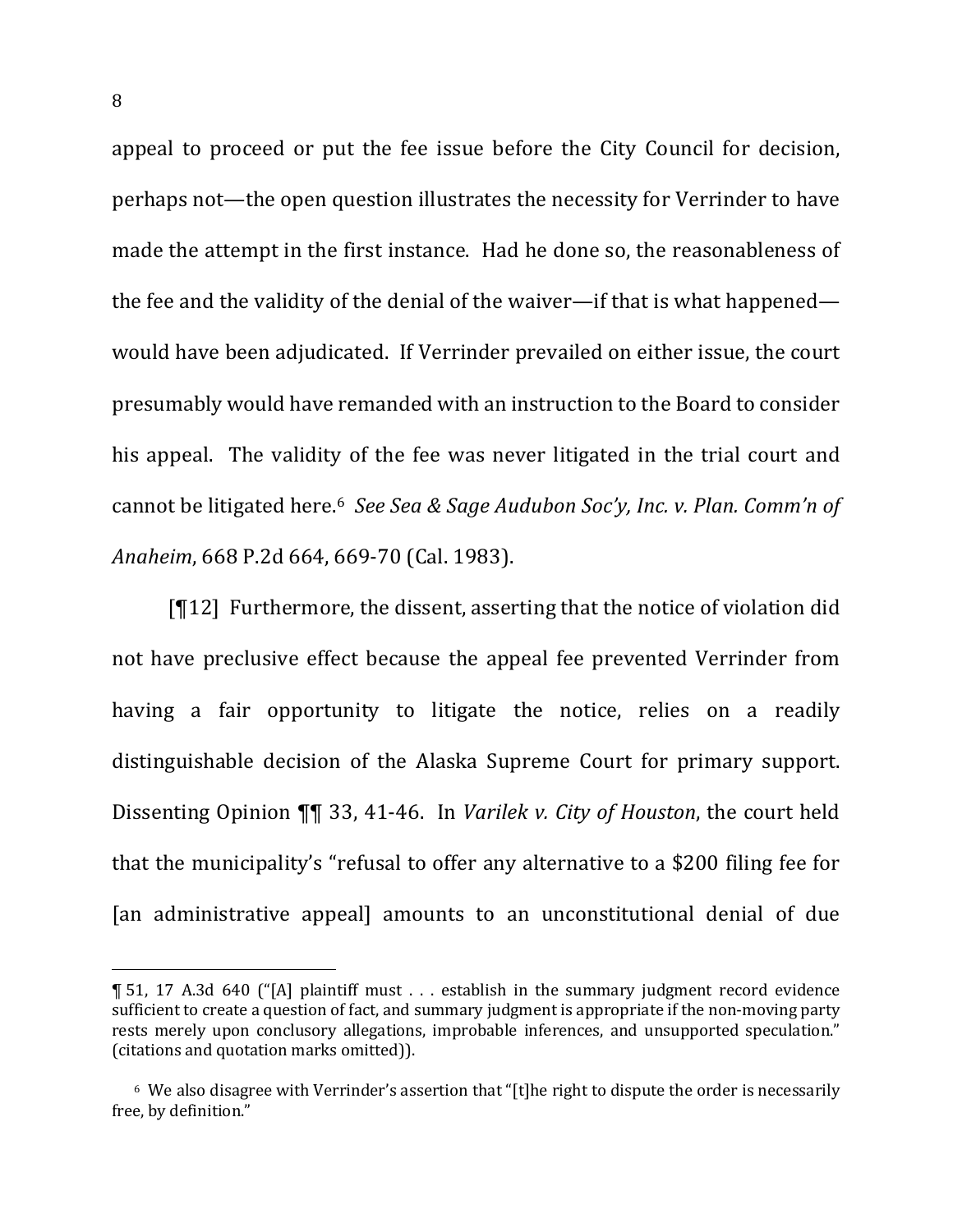process to indigent claimants." 104 P.3d 849, 855 (Alaska 2004). In that case, however, the party contesting a notice of violation actually did appeal to the municipal board of appeals and, claiming indigence, requested a fee waiver. *Id.* at 851. The municipality denied his request, "admit[ting] that it ha[d] no provision for waiving the required administrative fee." *Id.* 

 $[13]$  Here, Verrinder made no such request for a fee waiver, the City has not refused to consider any alternative to the payment of the fee, and Verrinder has not offered any evidence beyond his bare assertion that he is impoverished and unable to pay the fee—an unsupported assertion that is insufficient to require a remand to the Superior Court to make findings on his claimed indigency and the reasonableness of the City's fee requirement.

 $[T14]$  In summary, because Verrinder was fully informed of the terms of the ordinances he was charged with violating and did not pursue an administrative appeal after being advised of the procedure for doing so and the consequences of failing to do so, the CEO's notice of violation had preclusive effect in the Superior Court. See Jenness, 2003 ME 50, ¶ 21, 822 A.2d 1169.

#### **B.** Eighth Amendment

 $[15]$  The court imposed civil penalties for the two violations accumulated trash and a broken stair—totaling \$39,000. Verrinder asserts, as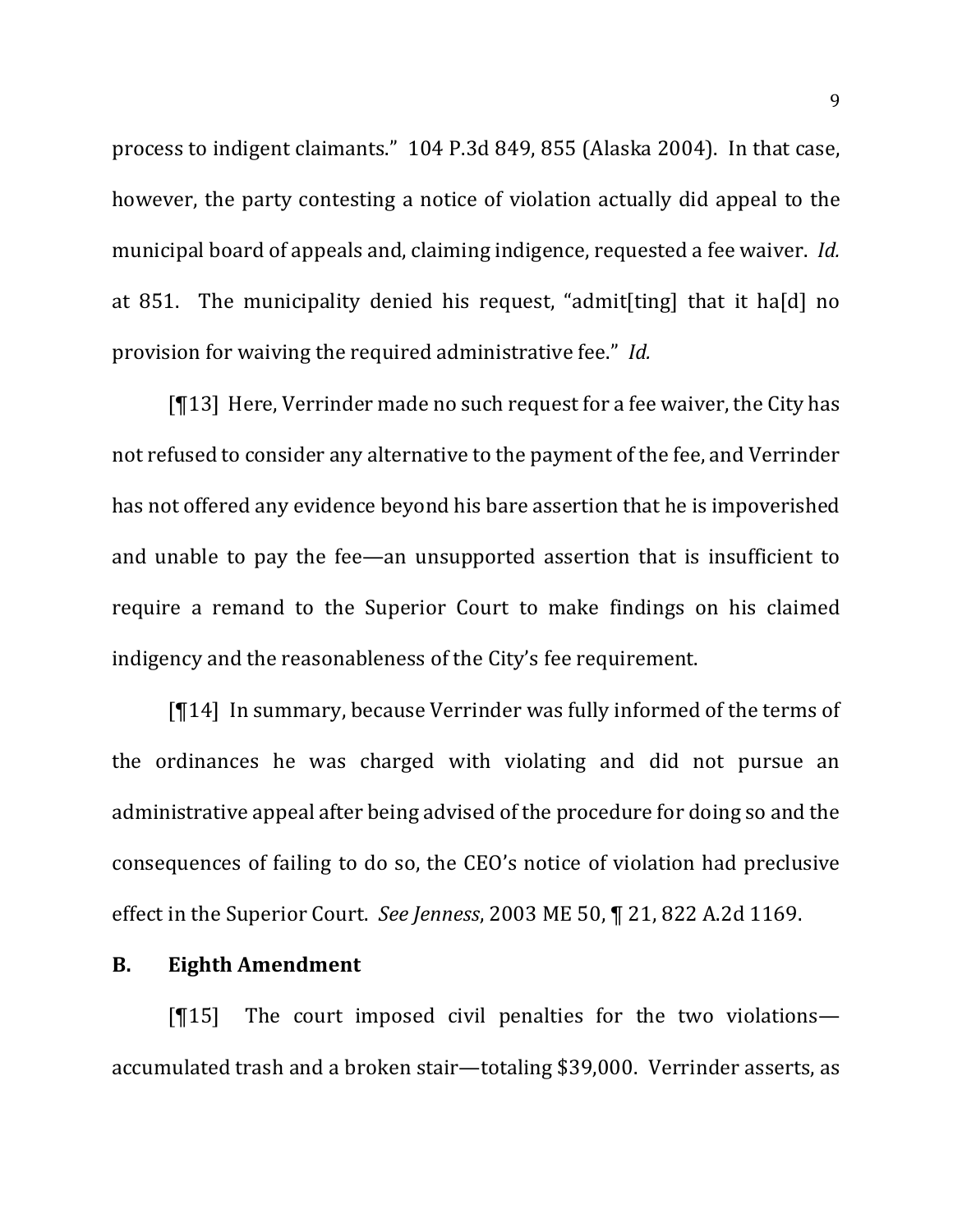he did in the trial court, that those penalties are unconstitutionally excessive.<sup>7</sup> As an initial matter, Verrinder incorrectly contends the trial court did not address his Eighth Amendment argument. The court concluded following the penalty hearing that it "consider[ed] the total civil penalty sought to be disproportionate to the offenses  $\dots$  [n]onetheless, this is the minimum penalty required by statute," thus implicitly finding that the penalty was not *unconstitutionally* excessive. We review that conclusion de novo. See Portland *Reg'l* Chamber of Com. v. City of Portland, 2021 ME 34, ¶ 7, 253 A.3d 586. Verrinder, as "[a] person challenging the constitutionality of a statute[,] bears a heavy burden of proving unconstitutionality, since all acts of the Legislature are presumed constitutional." Somerset Tel. Co. v. State Tax Assessor, 2021 ME 26, ¶ 30, 259 A.3d 97 (quotation marks omitted).

**[**[16] The Eighth Amendment to the United States Constitution and article I, section 9 of the Maine Constitution bar the imposition of "excessive fines." In *United States v. Bajakajian*, the United States Supreme Court held that

<sup>&</sup>lt;sup>7</sup> In addition, alleging that his trash was actually a form of political speech, Verrinder asserts that "any fine at all for engaging in political speech is excessive and unconstitutional." The court correctly concluded that Verrinder "failed to raise a genuine issue of material fact on his First Amendment claim." He supported his statement of fact asserting that he "used household items, sheetrock, and tires to express political speech in the form of political art" with only his own affidavit consisting of a conclusory statement to that effect. The affidavit did not include a description of the alleged political speech or attach any photographs of it. *See Flaherty*, 2011 ME 32, ¶ 51, 17 A.3d 640. The photographs attached to the CEO's affidavit in the summary judgment record appear to show trash randomly strewn in Verrinder's yard.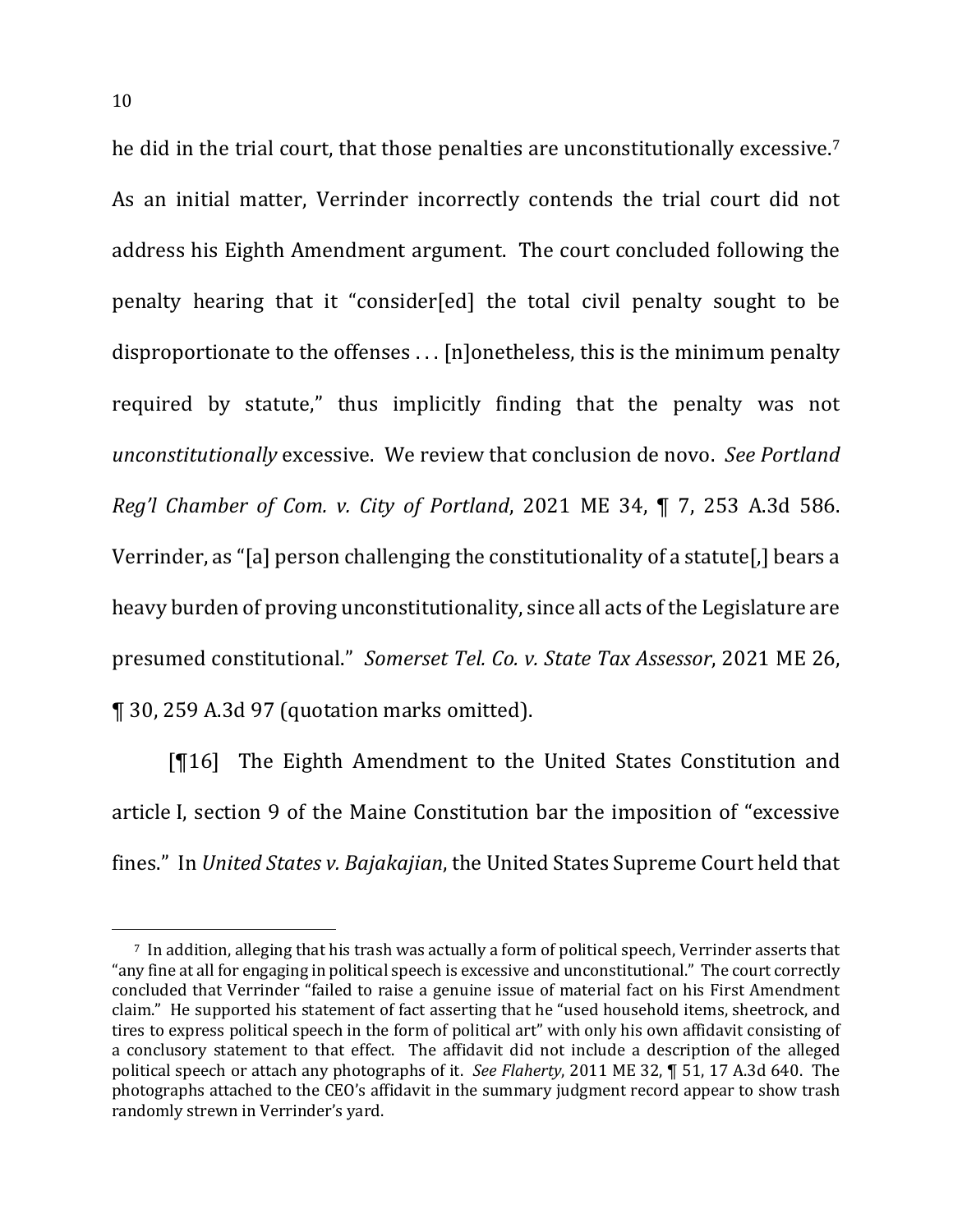"[t]he Excessive Fines Clause  $\ldots$  limits the government's power to extract payments  $\ldots$  as punishment for some offense."  $524$  U.S. 321, 328 (1998) (quotation marks omitted). "The amount of the forfeiture must bear some relationship to the gravity of the offense that it is designed to punish.  $\ldots$ [A] punitive forfeiture violates the Excessive Fines Clause if it is grossly disproportional to the gravity of a defendant's offense." *Id.* at 334.

[¶17] The *Bajakajian* Court also "emphasized" that "judgments about the appropriate punishment for an offense belong in the first instance to the legislature." *Id.* at 336. Here, the Maine Legislature determined that the minimum per-day penalty for "a specific [local land use ordinance] violation is \$100."  $30-A$  M.R.S. §  $4452(3)(B)$ ; *see id.* §  $4452(5)(G)$ . We conclude that the \$100 per-day civil penalty is not violative of the Excessive Fines Clause.

 $\lceil \mathcal{F} \rceil 18$  The penalty imposed on Verrinder is properly viewed as 243 separate minimum daily civil penalties of \$100 for the trash violation and 147 separate minimum civil penalties of \$100 for the damaged stair violation—not as a single \$24,300 penalty for excessive trash and a single \$14,700 penalty for defective stairs. The substantial total of the accumulated daily penalties is solely the result of Verrinder's voluntary inaction. Verrinder could have ended the accumulation of daily penalties at any time by, as the notice of violation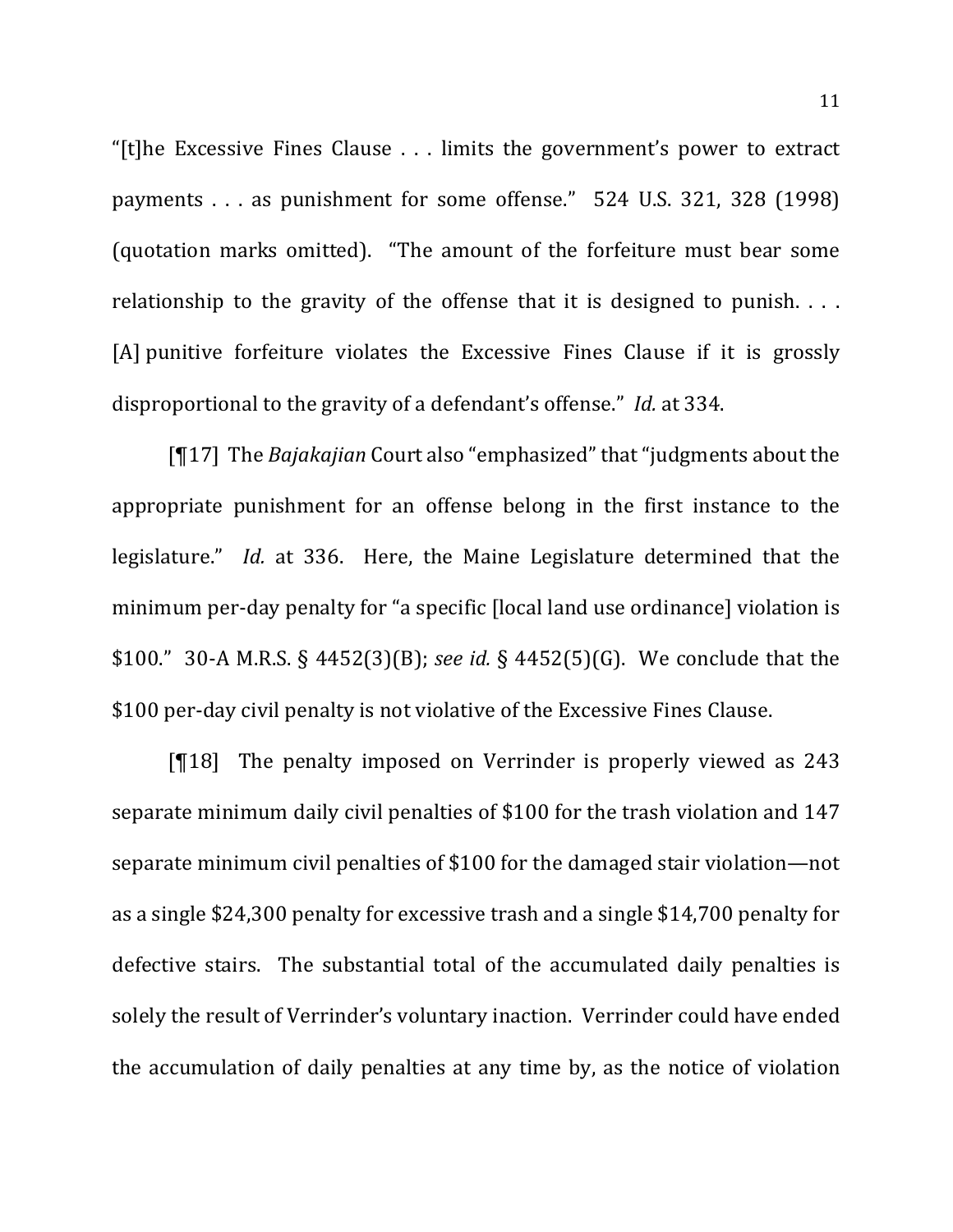advised, complying with the ordinances by simply discarding the accumulated trash and making a relatively simple repair to a stair tread.

 $[19]$  Unlike criminal fines, the civil penalties provided by the statute are corrective, not punitive, in nature. See Dep't of Env't Prot. v. Emerson, 616 A.2d 1268, 1270 (Me. 1992) ("[T]he daily [civil] penalty has coercion as the primary purpose."). The purpose of such penalties is to compel compliance with the law prospectively, not to punish past behavior. See State v. Anton, 463 A.2d 703, 706 (Me. 1983) ("In theory, a criminal sanction serves to punish an individual for violating a legal norm, while civil sanctions serve to coerce, regulate or compensate." (quotation marks omitted)). A person subject to civil penalties for violations of land use ordinances has the prerogative to immediately prevent the accumulation of the penalties by simply complying with the ordinances. In Verrinder's case, the court's imposition of the minimum penalty prescribed by the Legislature for hundreds of ongoing violations extending over some eight months is not "grossly disproportional" to the gravity of his offense. *Bajakajian*, 524 U.S. at 337.

#### **C. Cumulative Civil Penalties**

 $[T20]$  Turning to the City's cross-appeal, the trial court considered what it determined to be an unresolved question of law: "[W]hether the two [land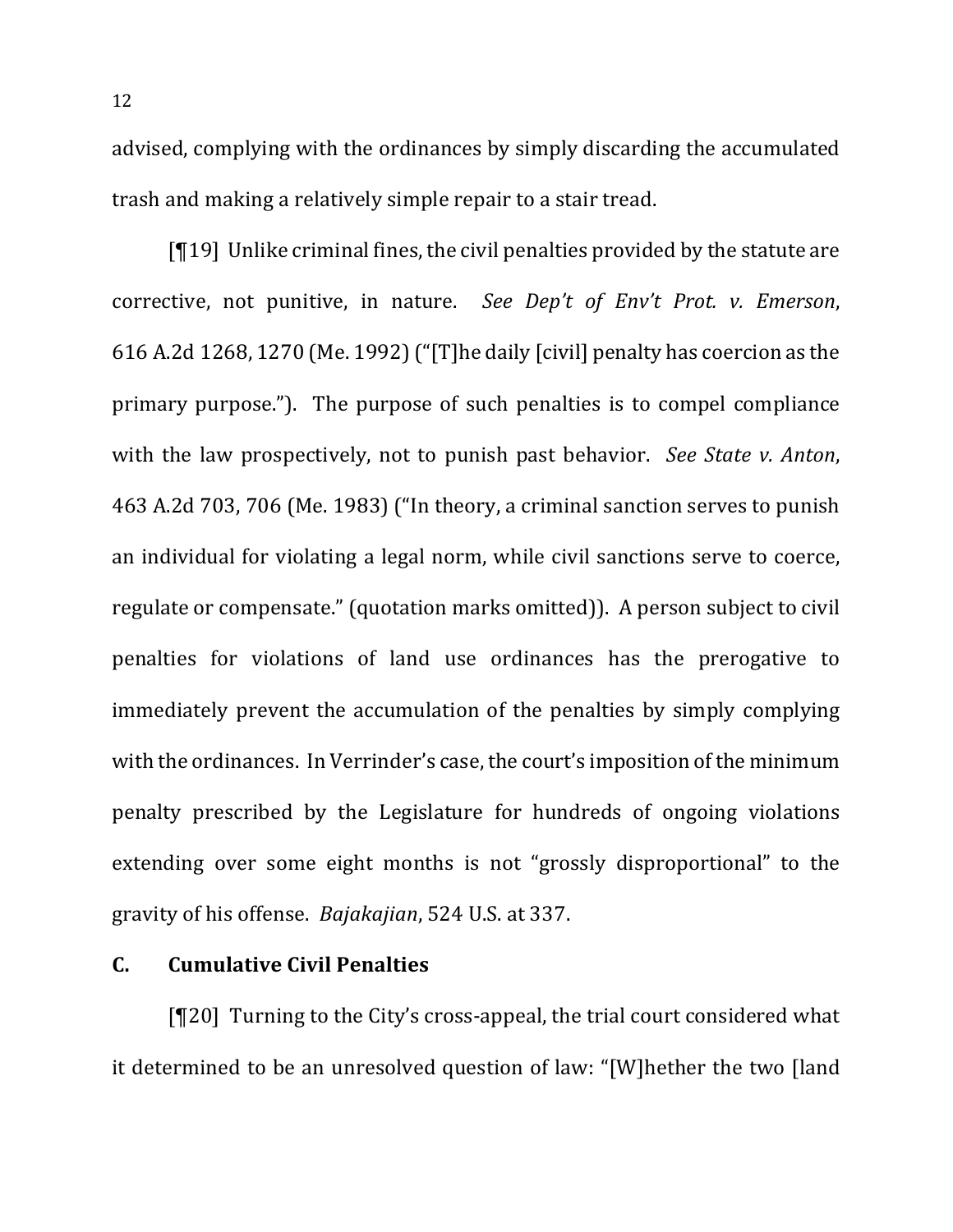use violation] penalties may run concurrently to each other  $\dots$  where the violations existed at the same time and were the subject of a unitary Notice of Violation and Land Use Enforcement action." Analogizing from the criminal law, the court concluded that they could and imposed concurrent penalties, reducing the amount Verrinder was required to pay by \$14,700—the amount of the broken stair penalty. We review for an error of law whether, as the City contends, the court exceeded its authority by imposing concurrent penalties. *See Emerson*, 616 A.2d at 1271.

 $[T21]$  The court was, as it recognized, required by statute to impose a minimum penalty of \$100 per day for each violation.  $30-A$  M.R.S. § 4452(3)(B). The court also correctly recognized that our prior decisions "[have] made it clear that  $[$ the trial $]$  court is  $\ldots$  without discretion to suspend any portion of the minimum penalty imposed." *See Town of Orono v. LaPointe*, 1997 ME 185, ¶ 12, 698 A.2d 1059 ("The only discretion permitted to the court is in assessing the penalty for each separate offense between the minimum of \$100 and the maximum . . . . The District Court correctly assessed the minimum penalty . . . but erred by suspending any part of it."); *Emerson*, 616 A.2d at 1272 ("The Superior Court erred as a matter of law in imposing a lesser penalty.").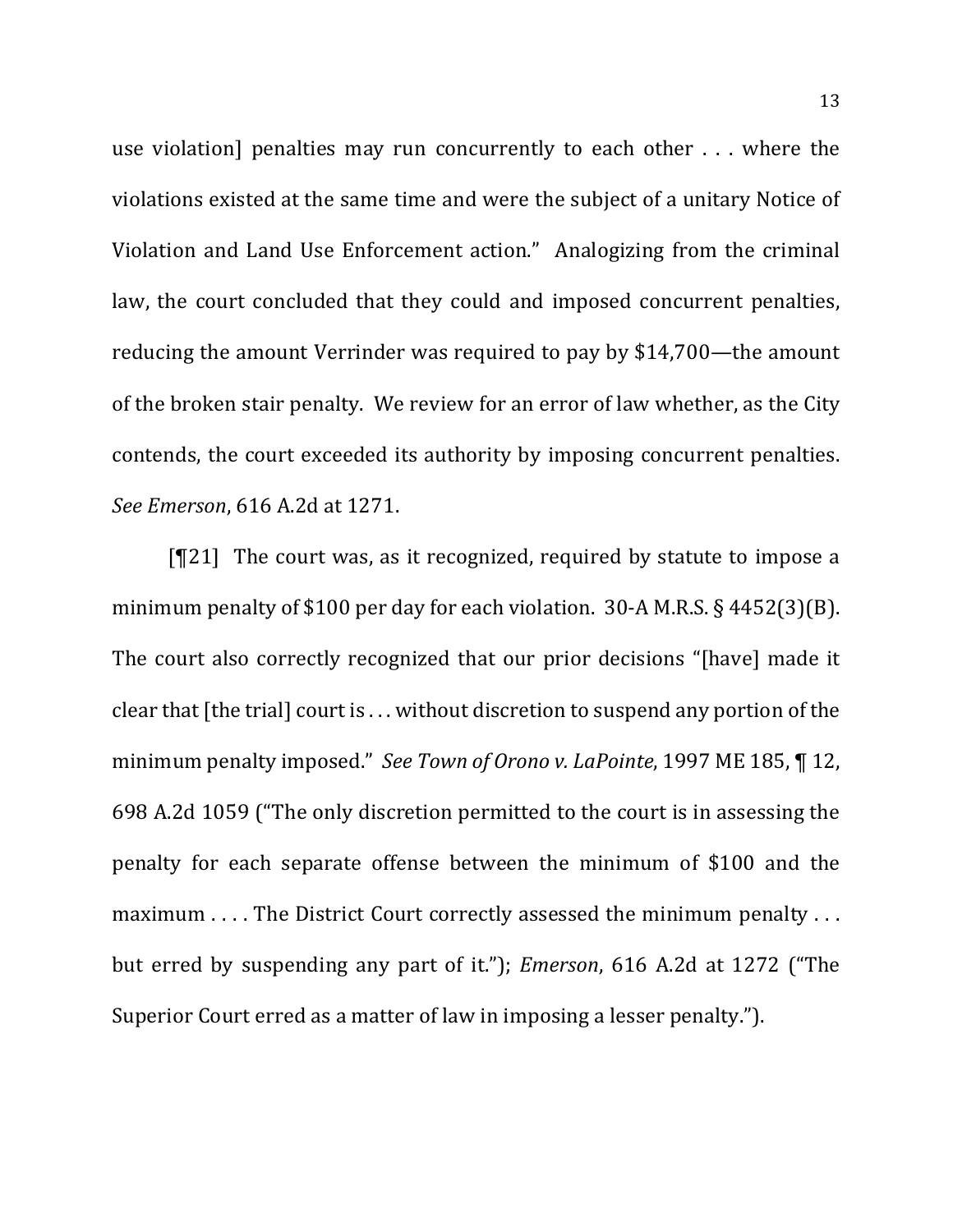$[T22]$  We agree with the City that there is no practical difference between suspending the broken stair penalty—which would clearly be error under *LaPointe*—and making it concurrent with the larger trash violation penalty. In either case Verrinder would not be required to pay the minimum penalty prescribed by the Legislature for the broken stair violation. *See* 30-A M.R.S.  $\S$  4452(3)(B). The court's analogy to criminal law is inapposite because, as we have discussed, civil penalties are coercive, *see Emerson*, 616 A.2d at 1270, and are imposed to incentivize compliance with ordinances rather than to punish, *see Anton*, 463 A.2d at 706. As the City notes, a concurrent penalty is a *disincentive* to compliance with an ordinance because, using this case as an example, it would remove any reason for Verrinder to fix his broken stairs.

[ $[123]$ ] We therefore hold that the court erred in making the minimum civil penalties it imposed pursuant to 30-A M.R.S.  $\S$  4452(3)(B) concurrent with one another. Accordingly, we vacate that portion of the judgment and remand for entry of a judgment requiring Verrinder to pay a total civil penalty of \$39,000, plus the fees and costs awarded by the court.

The entry is:

That portion of the judgment making the civil penalties imposed concurrent with each other is vacated. Remanded for entry of a judgment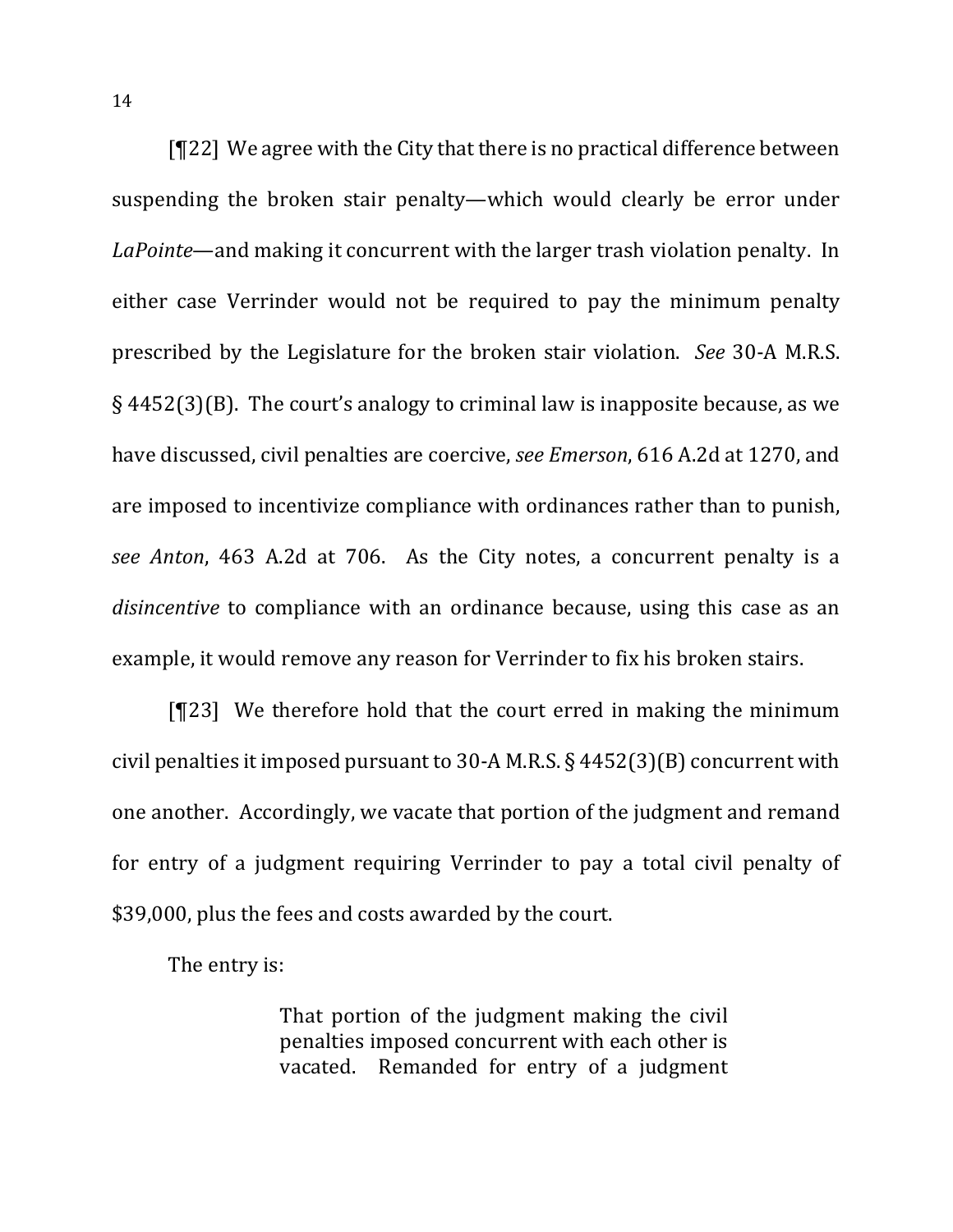requiring payment of \$39,000 in civil penalties. In all other respects, judgment affirmed.

\_\_\_\_\_\_\_\_\_\_\_\_\_\_\_\_\_\_\_\_\_\_\_\_\_\_\_\_\_\_\_

CONNORS, J., dissenting.

 $[T24]$  I would vacate the judgment and remand for a determination, before the application of res judicata, whether Verrinder was in fact unable to pay the appeal fee due to financial hardship. Assuming that Verrinder can show that he was unable to pay the appeal fee, the Court's conclusion that Verrinder cannot contest the application of res judicata because he did not attempt to obtain a waiver of the fee before the Board, despite the lack of any legal avenue to seek such a waiver, is contrary to the requirement that, for res judicata to apply, the party against whom the doctrine is asserted must have had fair notice and a full and fair opportunity to participate in the preceding litigation.

## **I. BACKGROUND**

 $[T25]$  The salient facts are as follows:

• A code enforcement officer (CEO) for the City cited Verrinder for having trash in his yard and a partially damaged step. The notice of violation (NOV) issued by the CEO was not the product of an adjudication with the elements essential to meet our due process requirements.8

 $8$  The "essential elements of adjudication include 1) adequate notice, 2) the right to present evidence and legal argument and to rebut opposing evidence and argument, 3) a formulation of issues of law or fact to apply rules to specified parties concerning a specified transaction, 4) the rendition of a final decision, and 5) any 'other procedural elements as may be necessary to constitute the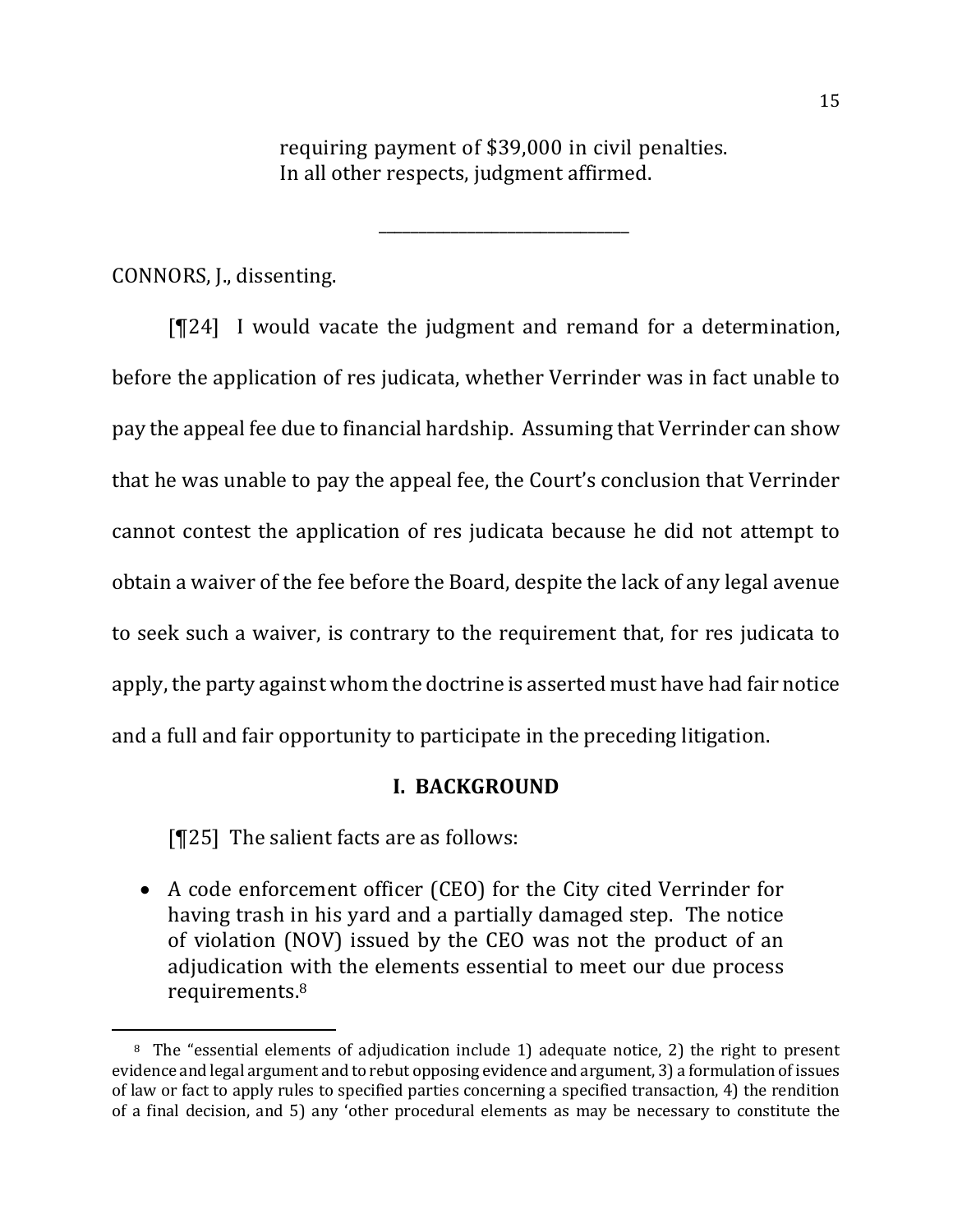- The NOV informed Verrinder that, within ten days, he must pay a \$150 appeal fee to obtain an adjudication by the Board of Appeals. The city ordinance states that "[t]he fee for filing an appeal shall be set by the city council on the recommendation of the director of code enforcement." Lewiston, Me., Code of Ordinances  $\S$  2-166 (Dec. 31, 2009). Nothing in either the NOV or the ordinance indicated that the appeal fee could be waived, and the City does not argue that it could have been waived.
- After the time to appeal to the Board had lapsed, the City filed a land use enforcement action against Verrinder pursuant to M.R. Civ. P. 80K. About a month later, it also filed a notice of lis pendens on his home, presumably in anticipation of seizing his property if the City were to prevail in the action and Verrinder were then unable or unwilling to pay the amount of the judgment.<sup>9</sup>
- The City moved for summary judgment, asserting that, because Verrinder did not appeal the NOV to the Board, the doctrine of res judicata prevented Verrinder from defending himself on the merits in the enforcement action.
- Verrinder responded by asserting, supported by a sworn affidavit, that he had lacked the means to pay the appeal fee. He argued that res judicata should not apply because his inability to pay the appeal fee deprived him of a fair opportunity to litigate the NOV before the Board.
- The trial court rejected Verrinder's argument and granted the City's motion on the basis that Verrinder did not try to appeal to the Board, despite the lack of any fee waiver avenue.

proceeding a sufficient means of conclusively determining the matter in question."" Town of *N. Berwick v. Jones*, 534 A.2d 667, 670 (Me. 1987) (quoting Restatement (Second) of Judgments  $\S 83(2)$ (e) (Am. L. Inst. 1982)).

 $9$  A lis pendens is "[a] notice, recorded in the chain of title to real property . . . to warn all persons that certain property is the subject matter of litigation." Lis Pendens, Black's Law Dictionary (11th ed. 2019).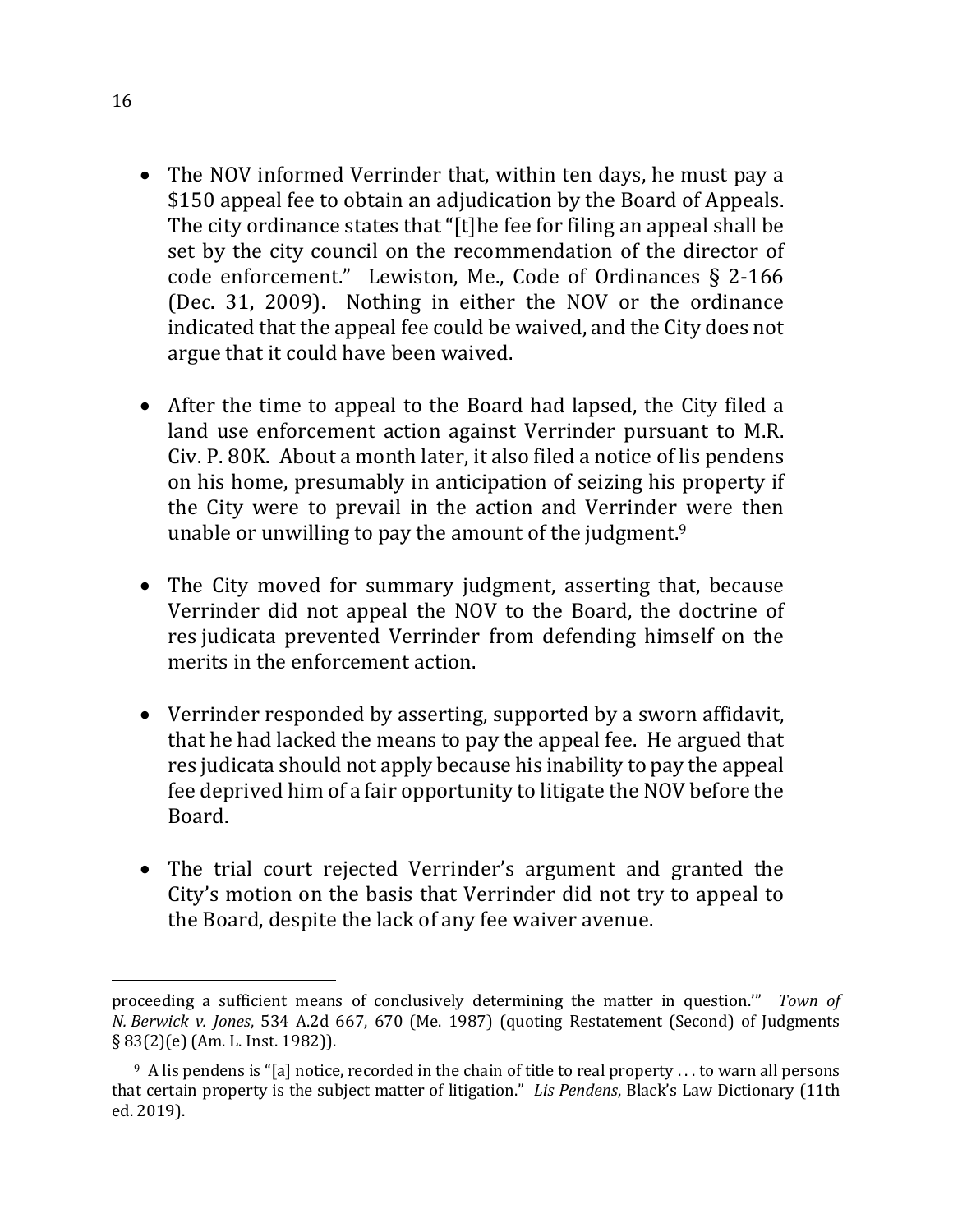- Constrained by the civil penalties set forth in 30-A M.R.S.  $\S$  4452(3)(B) (2022) for violations of land use ordinances, the trial court issued a judgment of \$52,557, which included costs and fees.<sup>10</sup> The trial court stated: "To be clear, the court considers the total civil penalty sought to be disproportionate to the offenses, particularly since the rubbish strewn about was not visible for much of the time when there was snow on the ground."
- On appeal, this Court has increased that judgment by another \$14,700. Court's Opinion ¶¶ 20-23.

 $[T26]$  Given these circumstances, as explained below, res judicata should

not apply if Verrinder can show that the appeal fee imposed a financial hardship

on him.

# **II. DISCUSSION**

A. Verrinder's ability to defend against the application of res judicata should not be foreclosed because he did not try to appeal to the Board given the lack of any legal avenue to do so.<sup>11</sup>

[¶27] The trial court rejected Verrinder's argument against the application of res judicata because it concluded, as a matter of law, that although there was no notice in the NOV of an opportunity to waive the fee, Verrinder should have tried to appeal to the Board anyway. In affirming, this

<sup>&</sup>lt;sup>10</sup> A court has no discretion to lower the \$100 per day minimum penalty for a land use violation. *See* 30-A M.R.S. § 4452(3)(B) (2022); *Town of Orono v. LaPointe*, 1997 ME 185, ¶¶ 9-12, 698 A.2d 1059.

<sup>&</sup>lt;sup>11</sup> "The doctrine of res judicata prevents the relitigation of matters already decided ...." *Portland Water Dist. v. Town of Standish*, 2008 ME 23, ¶ 7, 940 A.2d 1097. Although the doctrine has different branches, each branch precludes, or estops, a party from litigating on the merits in the second proceeding. *Id.* **¶** 7-9.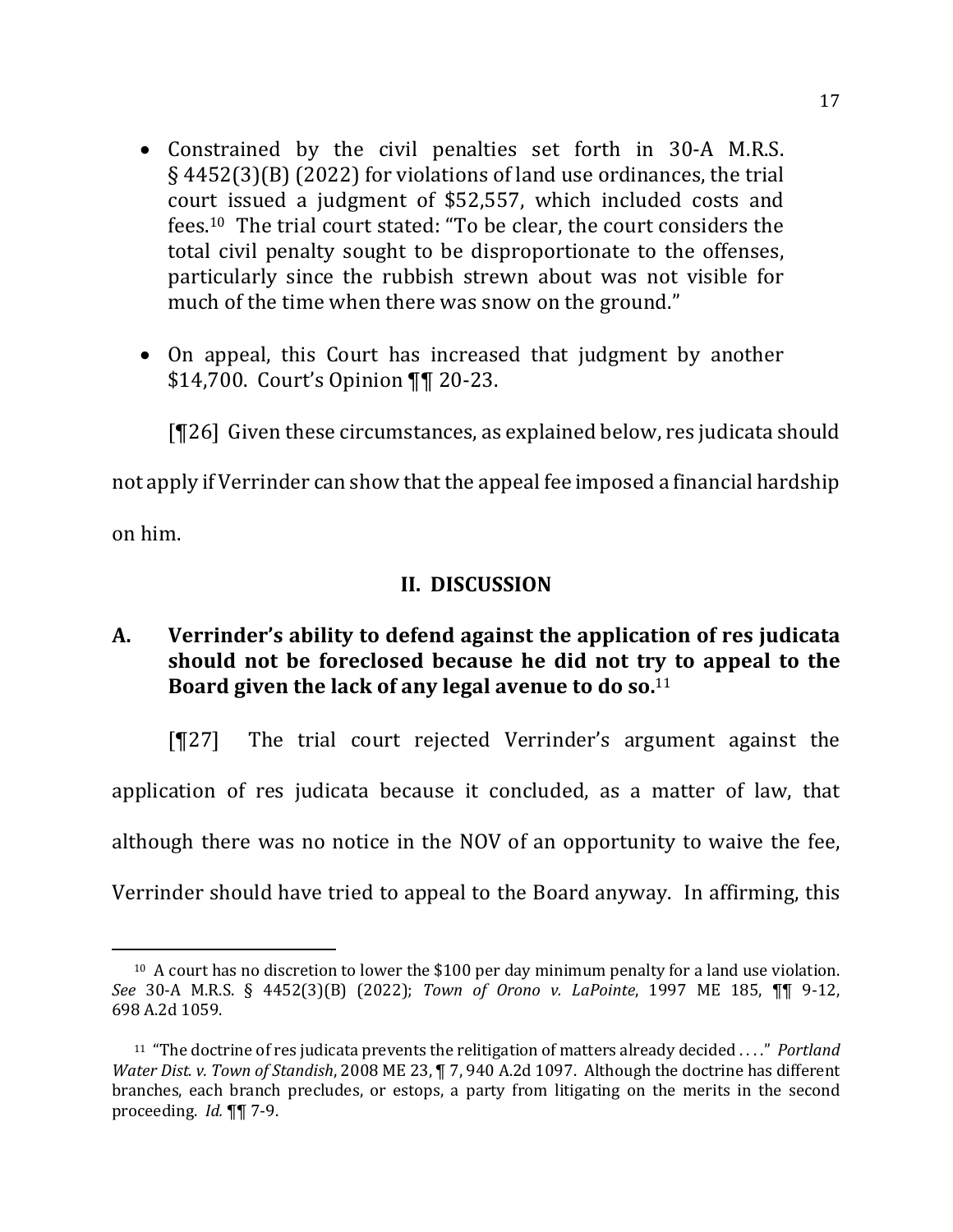Court agrees, citing the trial court's statement that Verrinder's lack of an attempt to appeal the NOV left the trial court with no factual basis to determine whether the \$150 fee affected Verrinder's ability to appeal or whether the fee could have been waived. Court's Opinion  $\P\P$  10-11. There are several flaws with this reasoning.

 $[T28]$  First, as a practical matter, nothing prevented the trial court from determining whether Verrinder was financially incapable of paying the fee. The trial court was left with no factual basis to determine the answer to this question only because it granted summary judgment on this issue without addressing the merits of Verrinder's argument.<sup>12</sup>

[¶29] Second, as a matter of law, the Board could not have waived the appeal fee. A municipal board of appeals is a creature of statute and ordinance. *See Pike Indus., Inc. v. City of Westbrook*, 2012 ME 78, ¶ 17, 45 A.3d 707. 

<sup>&</sup>lt;sup>12</sup> The Court states that Verrinder's "bare assertion by affidavit" that he had limited financial means and was unable to pay the \$150 appeal fee was insufficient because it was "unsupported by citation to any record evidence showing his income, assets, expenses, receipt of public assistance, or other indicia of indigence." Court's Opinion  $\P$  11 n.5. Although a person seeking a waiver of *court fees* must include such information in his affidavit, see M.R. Civ. P. 91(a)(2), there was no such requirement here. Notably, the record demonstrates that Verrinder was granted a waiver of court fees when he removed this matter to the federal court. In any event, the City did not controvert Verrinder's assertion of indigence nor has it claimed that Verrinder's affidavit was made in bad faith. *See* M.R. Civ. P. 56(g). Verrinder's unchallenged assertion was sufficient to generate a genuine dispute of material fact warranting a hearing. See *Harrington v. Harrington*, 269 A.2d 310, 313-16 (Me. 1970) (holding that, because a tenant averred in an affidavit that her poverty prevented her from posting the security required to defend herself in an eviction proceeding and her averment was unchallenged, the trial court should have taken the tenant's indigence as having been established).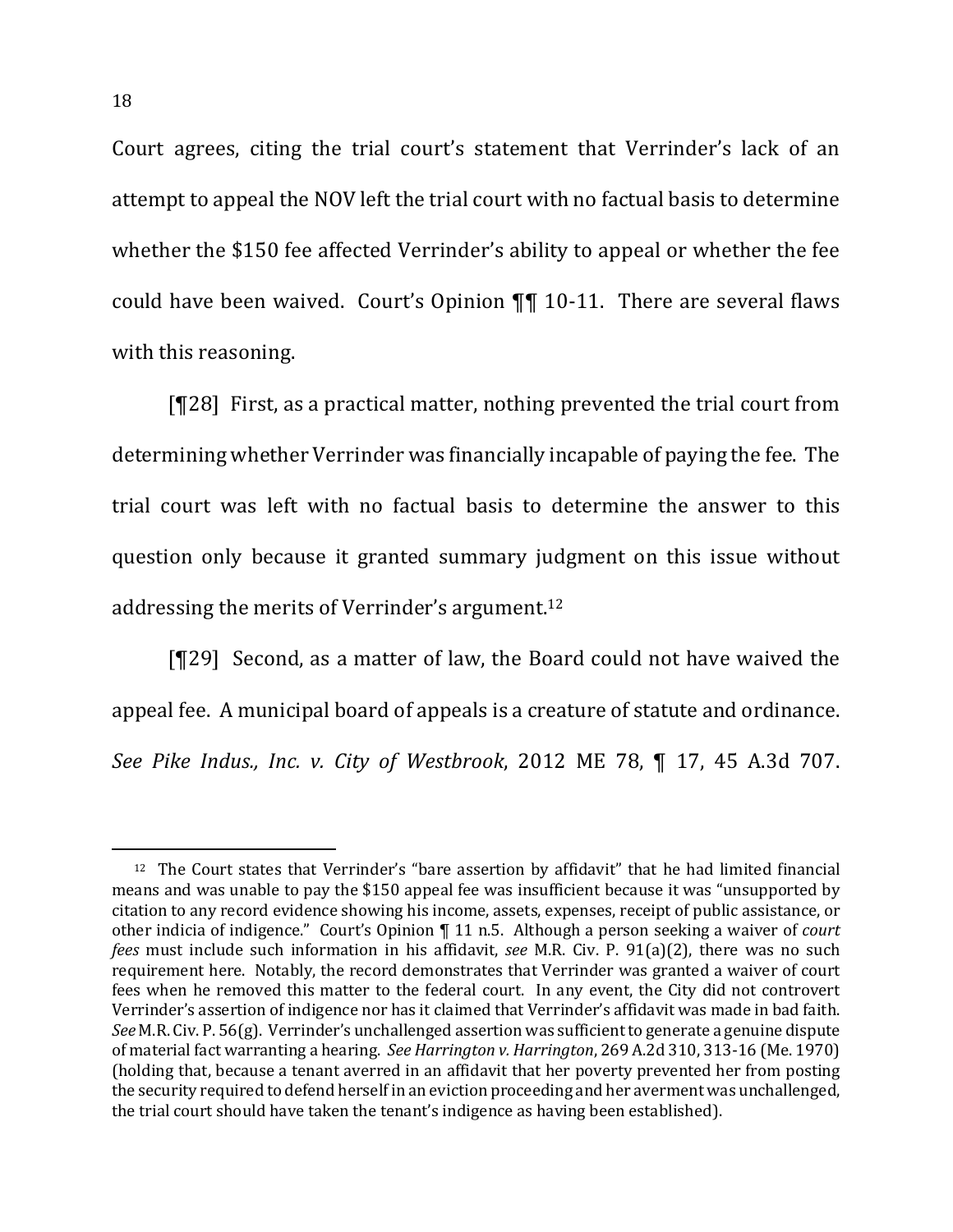Although *courts* have an inherent ability to waive fees for indigent parties, see *Melder v. Carreiro,* 541 A.2d 1293, 1294 (Me. 1988), *local boards* do not, *see* Sandra M. Stevenson, *Antieau on Local Government Law* § 26.03 (2d ed. 2021) ("Local government administrative bodies have no inherent authority. Powers are limited to those expressly granted by statute or necessarily implied, or incident to, express powers. It has been held that such grants of power will be strictly construed, and that actions taken by a local administrative body in excess of the power granted will be void."); *Lane Constr. Corp. v. Town of Wash.*, 2008 ME 45,  $\P\P$  25-27, 942 A.2d 1202 (vacating a board's decision to impose fees in excess of the established permit fee because the ordinance did not grant authority to the board to impose fees on an ad hoc basis). The ordinance here expressly reserved to the City Council the authority to set the filing fee for appeals to the Board. Nothing in the ordinance granted the Board the authority to waive the fee. Had the Board nevertheless allowed an appeal to proceed without payment of the fee as the Court suggests, Court's Opinion  $\P$  11, effectively setting the fee at zero, that action would have been an unlawful usurpation of the City Council's power. See Matthews Municipal Ordinances § 8.28 (3d ed. 2022) ("If a board of review is to be established, the ordinances to be drafted must make it clear that the board will not make policy which is to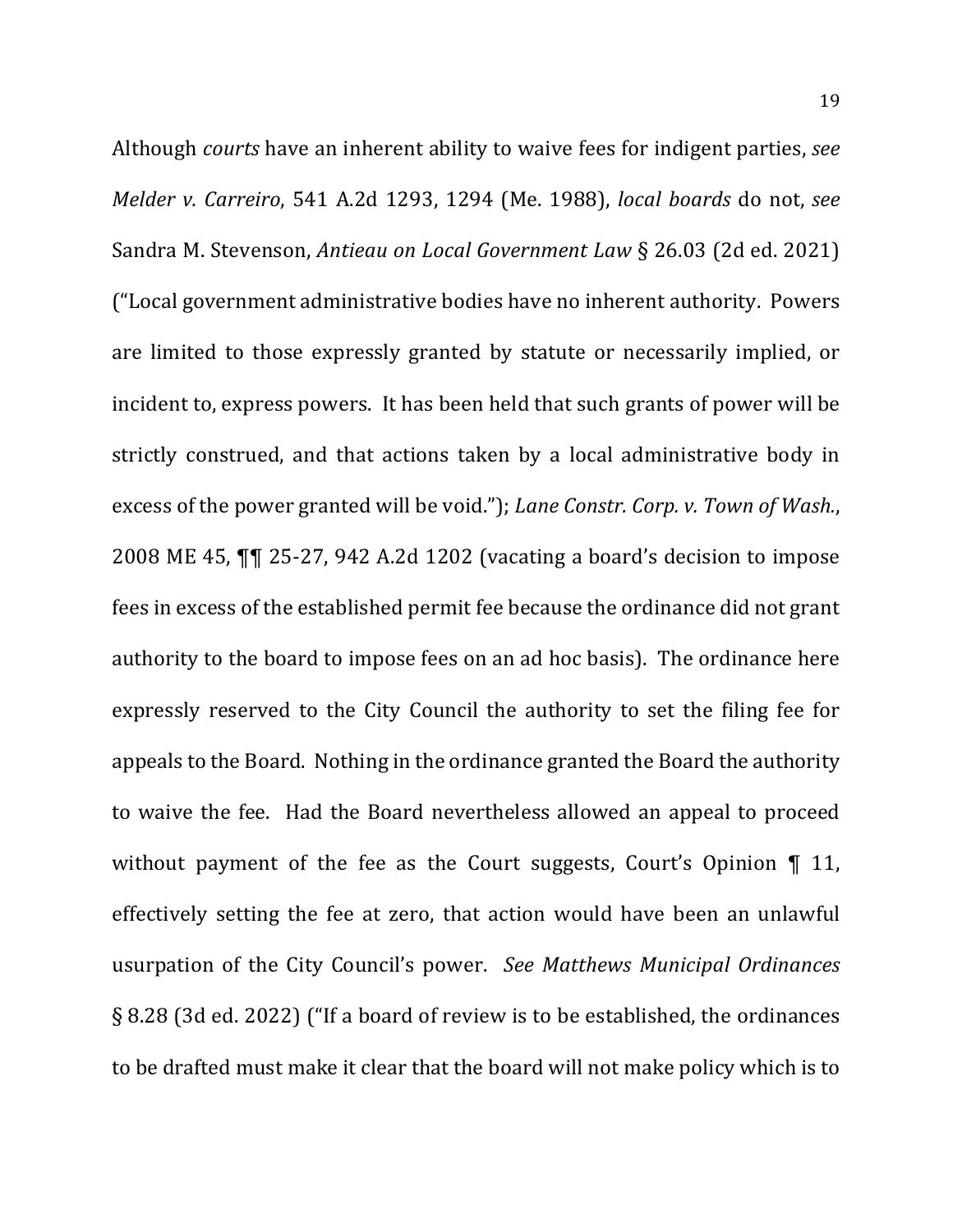be made by elected officials responsible directly to the voters. The board will merely use existing ordinances to decide the rights of people involved in the appeal.").13

 $[$ [[30] Third, whether or not our exhaustion principles require a party to make a futile attempt at an intermediate administrative appeal before bringing that appeal to court, such an attempt is not a condition precedent to asserting a defense against the application of res judicata. Nothing in our law of preclusion compels an indigent party to attempt to appeal the decision in the first proceeding when there is no legal basis to waive a fee requirement to pursue the appeal.

 $[931]$  Finally, even if the Board had the authority to grant an ad hoc waiver—an assumption contrary to both the factual record and the law—that would be immaterial because nothing in the NOV or the ordinance informed Verrinder that he could seek a waiver. For administrative res judicata to apply,

<sup>&</sup>lt;sup>13</sup> The Court further suggests that the Board might have "put the fee issue before the City Council for decision." Court's Opinion  $\P$  11. But a legislated exemption for one individual would be unconstitutional. *See* Me. Const. art. IV, pt. 3, § 13; *Brann v. State*, 424 A.2d 699, 704 (Me. 1981) (stating that "special legislation attempting to exempt one individual from generally applicable requirements of the law" violates the Constitution). If the Court is suggesting that Verrinder should have proposed and obtained, within his ten-day window, an amendment to the ordinance to create a generally applicable fee waiver provision, the doctrine of exhaustion of *administrative* remedies, assuming it could apply, does not require a litigant to seek a *legislative* change. See Gross v. Sec'y of *State*, 562 A.2d 667, 671 (Me. 1989) (providing that the doctrine of exhaustion of administrative remedies did not apply where existing law could not provide the litigant with relief).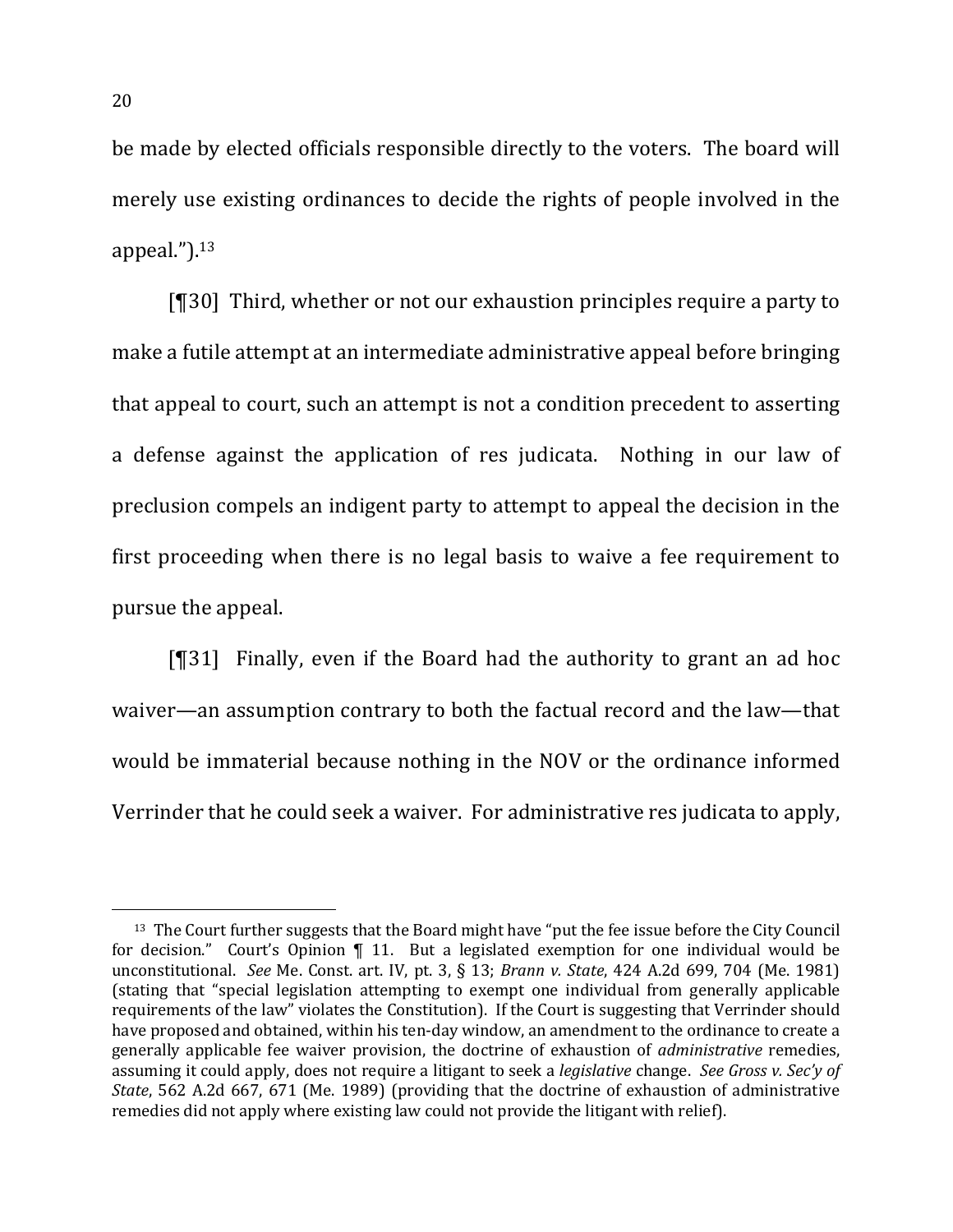"the administrative proceeding must entail the essential elements of adjudication," including "adequate notice" of the "opportunity to object." *Town of Freeport v. Greenlaw*, 602 A.2d 1156, 1160 (Me. 1992) (quotation marks omitted). For a notice to be deemed adequate, it must state how the right to object is exercised. *Town of Boothbay v. Jenness*, 2003 ME 50,  $\P\P$  21-22, 822 A.2d 1169. If nothing in the law—here, the ordinance—indicates how an indigent party who seeks to appeal must proceed, then the NOV that informs the recipient of the right to appeal and the requirements to do so  $-$  to avoid the application of res judicata—must. If the NOV states that the appeal application must be accompanied by the payment of a fee, it must also indicate how to appeal when the applicant cannot afford to pay the fee. See In re Forfeiture of *2000 GMC Denali & Contents*, 892 N.W.2d 388, 398-400 (Mich. Ct. App. 2016) (concluding that a civil defendant was unfairly denied the opportunity for a hearing because the statutory scheme did not set forth a procedure to obtain a waiver of a bond requirement and rejecting an argument, that, anecdotally, waivers had been previously granted by stating that "[i]n order for claimant to take advantage of such a procedure, if it existed at all, claimant would have had to depend on the vagaries of 'word of mouth referral,' which is insufficient to satisfy due process because this is not a public source to which a claimant can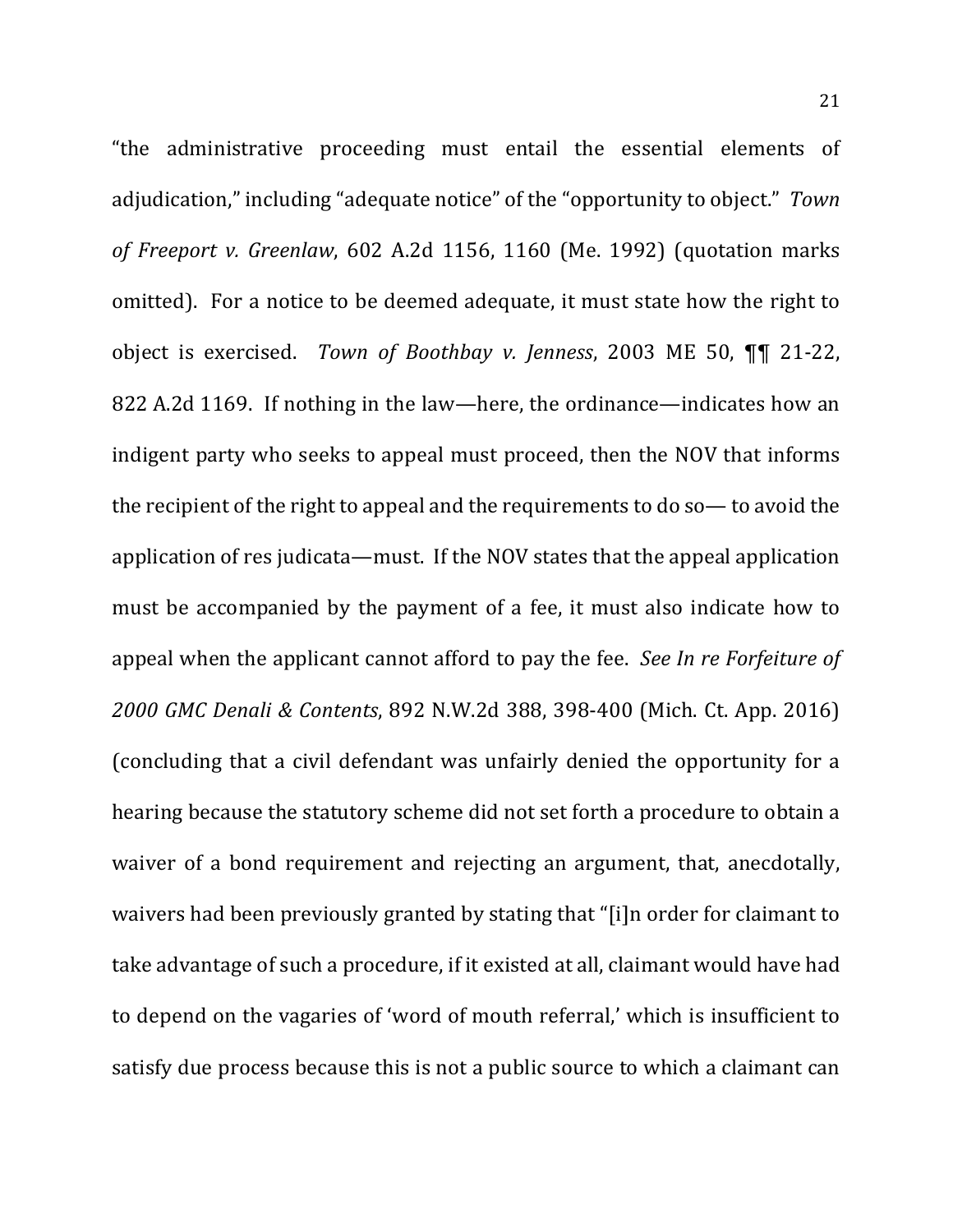turn to learn about the remedial procedures available to him" (alterations, citation, and quotation marks omitted)).

# **B.** The relevant question on appeal is whether the fee requirement deprived Verrinder of a fair opportunity to appeal the NOV to the **Board.**

 $[$ [[32] It is blackletter law that for a decision to have preclusive effect, the party against whom preclusion is sought must have had a fair opportunity to litigate in the earlier proceeding. See Macomber *v. MacQuinn-Tweedie*, 2003 ME 121, ¶ 22, 834 A.2d 131 (stating that issue preclusion "asks whether a party had a fair opportunity and incentive in an earlier proceeding to present the same issue or issues it wishes to litigate again in a subsequent proceeding"); *20 Thames St. LLC v. Ocean State Job Lot of Me. 2017 LLC*, 2021 ME 33, ¶ 15, 252 A.3d 516 (providing that claim preclusion applies when a litigant "had a reasonable opportunity to argue in the prior action" (quotation marks omitted)); *Jenness*, 2003 ME 50, ¶ 21 & n.6, 822 A.2d 1169 (including a "fair opportunity to rebut evidence and argument by opposing parties" among the "essential elements" for preclusion by administrative res judicata (quotation marks omitted)).

 $[\P{33}]$  Because the trial court and this Court concluded that Verrinder had to try to obtain a fee waiver, despite the lack of any legal avenue for doing so, in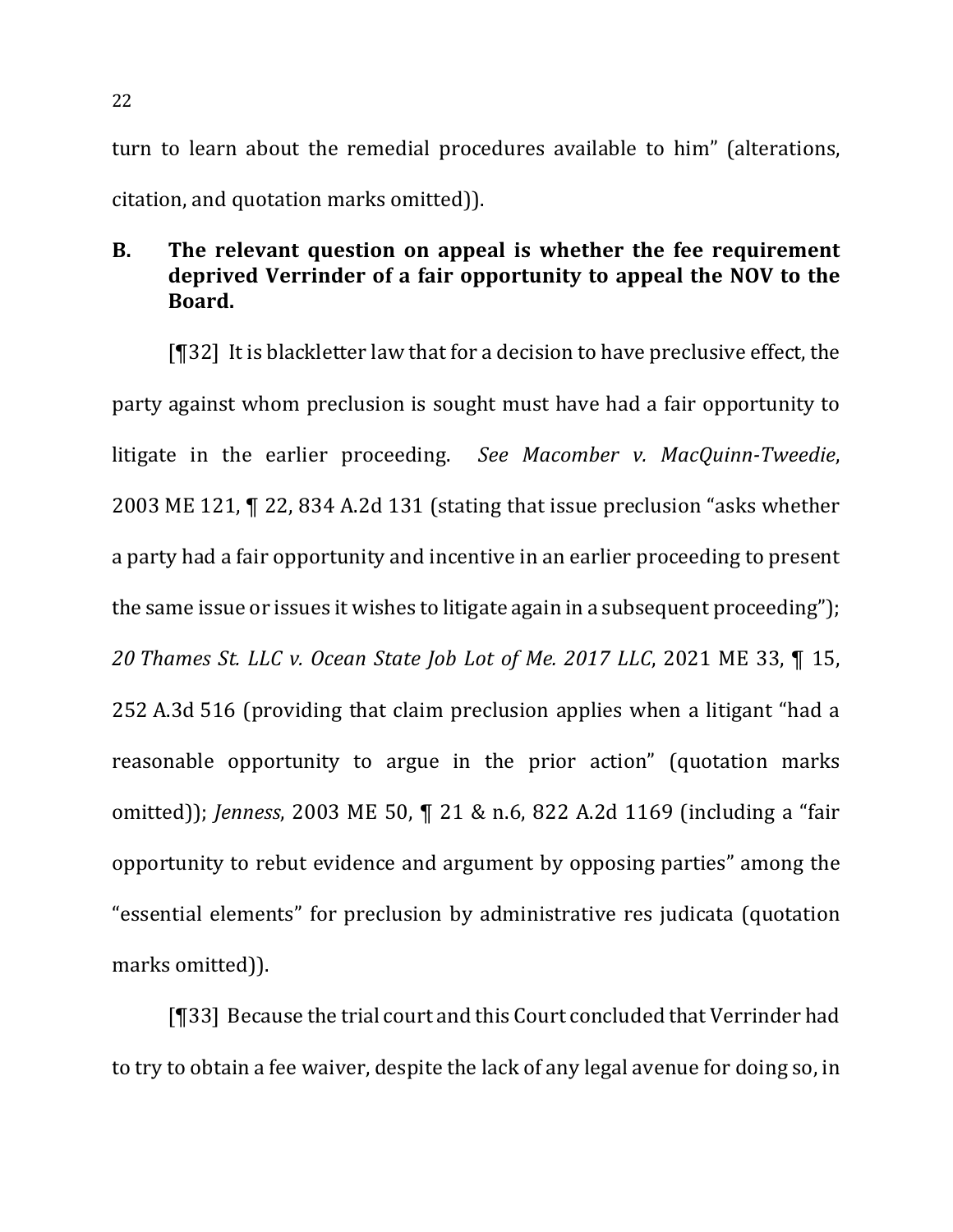order to defend against the subsequent application of res judicata, Court's Opinion  $\P\P$  10-11, neither the trial court nor this Court reached the question whether the City's lack of a fee waiver mechanism for indigent parties rendered the appeal opportunity unfair for the purposes of applying res judicata in the subsequent Rule 80K proceeding. If the answer to this question is "no"—if no waiver avenue is required for the litigation opportunity to be deemed fair for indigent parties for res judicata purposes—then the lack of a waiver avenue would be immaterial, and the judgment should be affirmed on that ground. Because I do not agree that Verrinder was required to try to obtain a fee waiver as a condition precedent to being allowed to argue that the opportunity to appeal the NOV was unfair for res judicata purposes due to his indigency, I must address the merits of this defense, i.e., whether such a waiver avenue is required for res judicata to apply.

 $[\,\P34]$  While fairness in the preclusion context is not necessarily the same as fairness in the constitutional context, at a minimum, if the imposition of a fee upon an indigent defendant with no waiver opportunity violates our Constitution, then it follows that the proceeding was unfair for preclusion purposes. Given the multiple serious constitutional concerns outlined below, I believe that the application of res judicata would be contrary to our common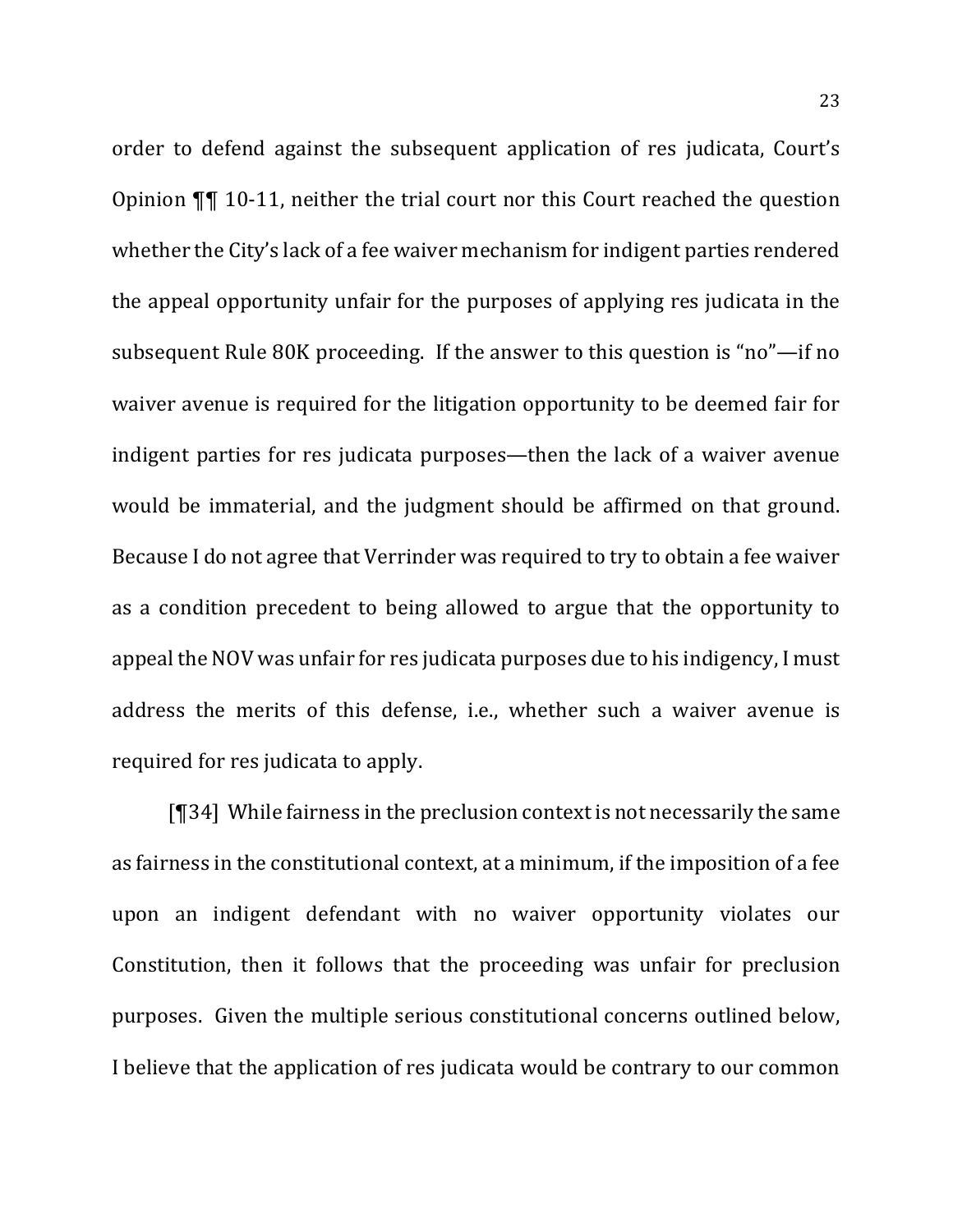law if Verrinder showed that he was in fact financially incapable of paying the appeal fee.

[¶35] In examining constitutional issues, we look first to provisions in the Maine Constitution, although we may look to the interpretation of federal counterparts as well as counterparts in the constitutions of other states if we find those interpretations persuasive. *See State v. Reeves*, 2022 ME 10, ¶ 41, 268 A.3d 281; *State v. Cadman*, 476 A.2d 1148, 1150 (Me. 1984). The imposition of a substantial fee with no opportunity for a waiver for indigent parties implicates multiple provisions of the Maine Constitution, including the open courts provision;<sup>14</sup> the Due Process Clause;<sup>15</sup> and, as applied here, the prohibition against excessive fines.<sup>16</sup> Because the question here is ultimately of the Maine common law of preclusion, it makes particular sense to focus on our own precedents.

<sup>&</sup>lt;sup>14</sup> **"Right of redress for injuries.** Every person, for an injury inflicted on the person or the person's reputation, property or immunities, shall have remedy by due course of law; and right and justice shall be administered freely and without sale, completely and without denial, promptly and without delay." Me. Const. art. I,  $\S$  19.

<sup>&</sup>lt;sup>15</sup> "Discrimination against persons prohibited. No person shall be deprived of life, liberty or property without due process of law, nor be denied the equal protection of the laws, nor be denied the enjoyment of that person's civil rights or be discriminated against in the exercise thereof." Me. Const. art. I,  $\S$  6-A.

<sup>16</sup> "**Sanguinary laws, excessive bail, cruel or unusual punishments prohibited.** Sanguinary laws shall not be passed; all penalties and punishments shall be proportioned to the offense; excessive bail shall not be required, nor excessive fines imposed, nor cruel nor unusual punishments inflicted." Me. Const. art. I,  $\S$  9.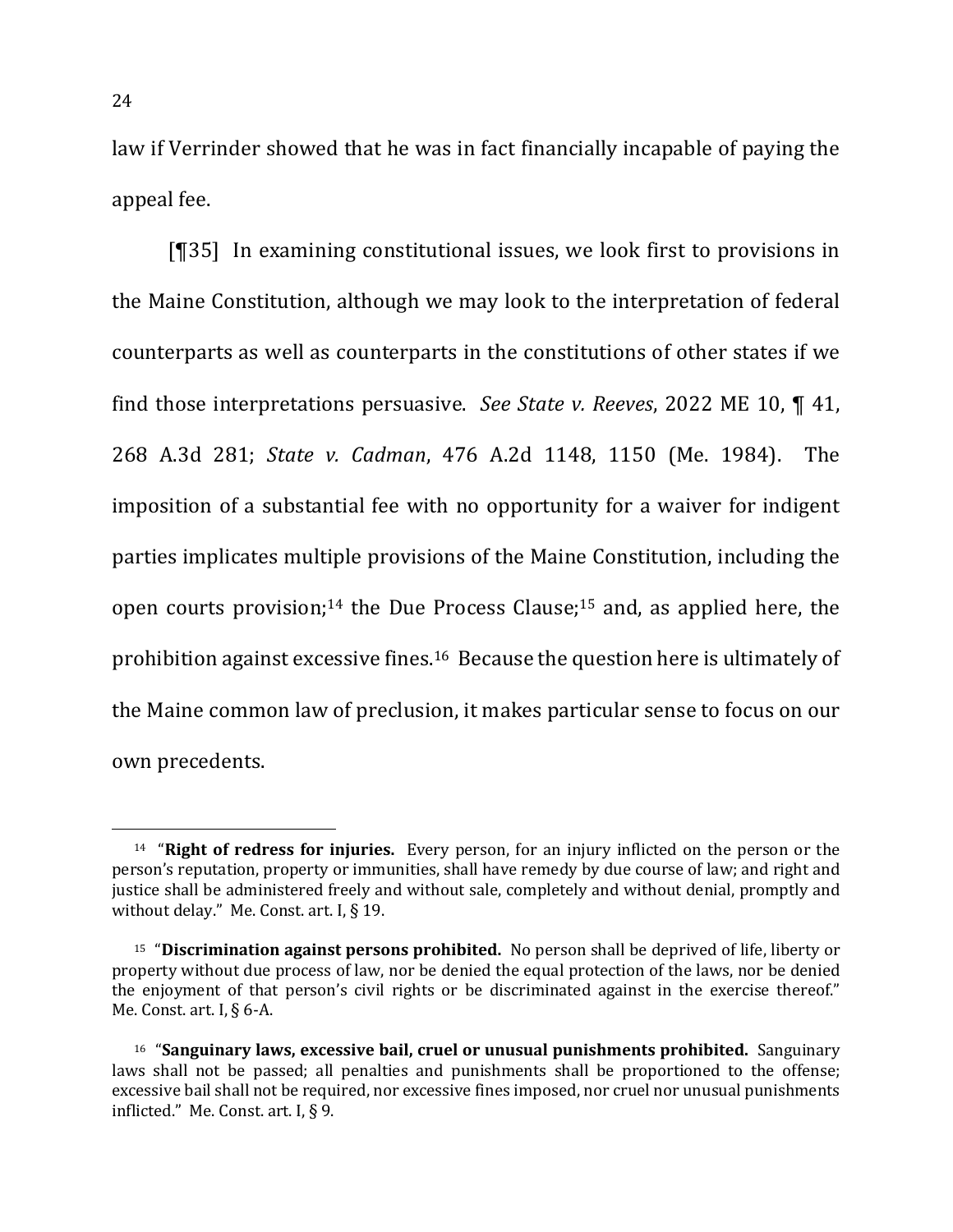# **1. Maine Precedents**

 $[$ [[36] Maine common law is robust with decisions concluding that bonds and other monetary burdens imposed to appeal or to obtain access to the courts are unconstitutional when imposed on indigent parties. In *Harrington v. Harrington*, 269 A.2d 310, 313-16 (Me. 1970), for example, we held that the imposition of security costs on a tenant in the forcible entry and detainer process that allowed for judgment of possession in favor of the landlord and foreclosed appellate review when not paid violated our Constitution in the absence of an opportunity to waive the costs for indigent parties, noting that such costs barred the impecunious defendant from equal access to the courts and equal protection under the law. We ruled:

By virtue of affirmative restrictive limitations on the indigent's right to defend and appeal in eviction cases, the State directly participates in the resultant unequal treatment which automatically favors the affluent with summary judgment at the expense of the poverty-stricken class whose defense is arbitrarily denied without any opportunity of a hearing. Such State action spells unequal justice in an area of great magnitude to the impecunious but of minor importance in terms of State purposes.

*Id.* at 315-16. In so ruling, we stated that "'[a]n act that purports to authorize procedure depriving an owner of his property without opportunity for hearing and without notice violates both the federal and state Constitutions."" *Id.* at 315 (quoting *Randall v. Patch*, 118 Me. 303, 305, 108 A. 97 (1919)). Thus, we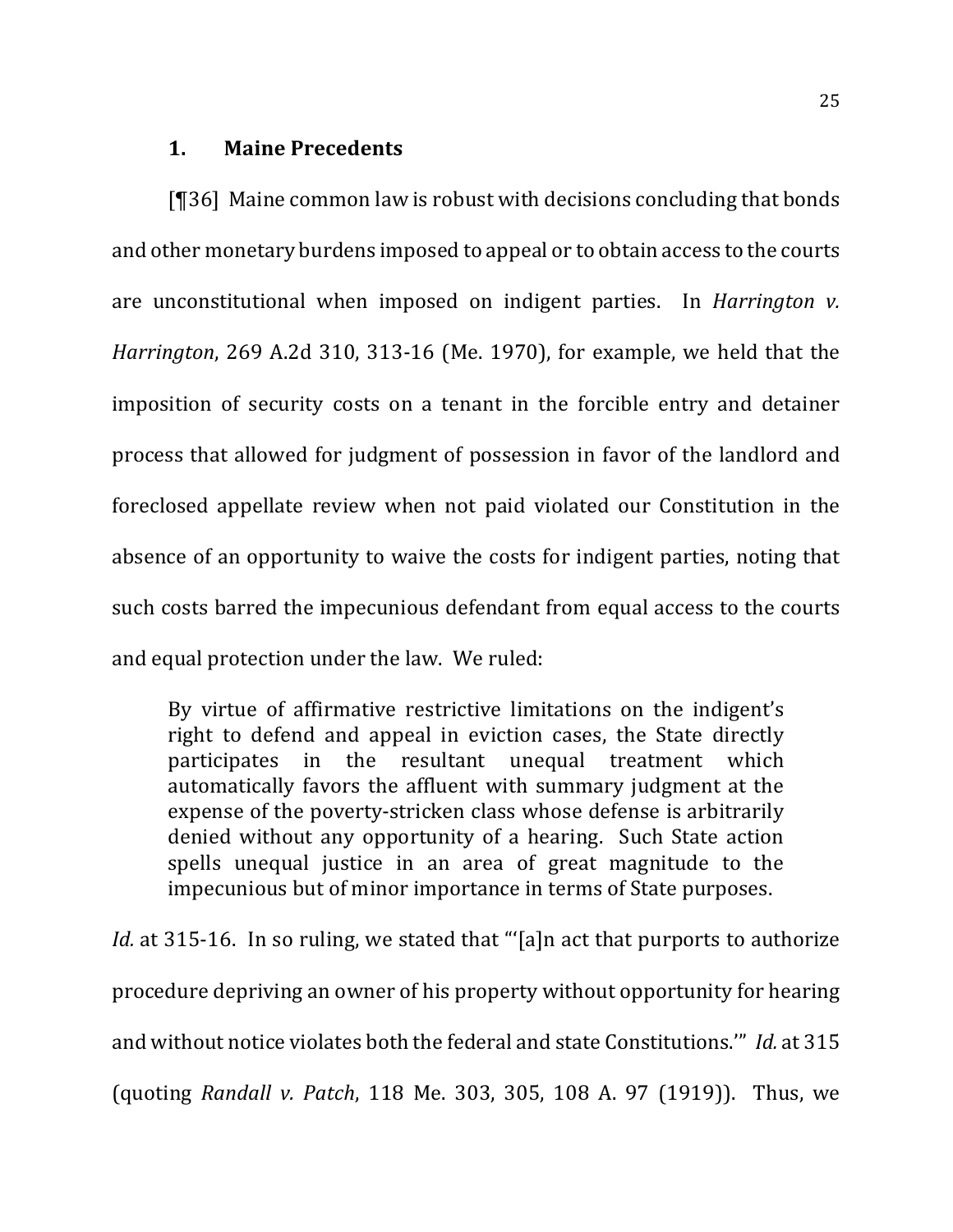equated a fee imposition without a waiver avenue for indigent parties with a lack of a fair opportunity for a hearing—the touchstone under our preclusion analysis.

[¶37] In *Bennett v. Davis*, 90 Me. 102, 104-05, 37 A. 864 (1897), we struck down as unconstitutional a statute that required a taxpayer to deposit with the court any assessed tax with interest and costs as a condition on the taxpayer's right to judicially contest the validity of the assessment and sale of his land. We invoked, among other provisions, the Due Process Clause and open courts provision of our Constitution. *Id.*; see also *Woods v. Perkins*, 119 Me. 257, 263, 110 A. 633 (1920) ("It may well be that an alleged offender may find himself unable to procure the necessary sureties and to give the requisite bond, in which case the provision affords him no assistance whatever. No unlawful condition or restraint can be imposed upon the constitutional privilege of every person to have his legal rights adjudicated in accordance with the law of the land."); *Dunn v. Snell*, 74 Me. 22, 27-28 (1882) (previewing the ruling in *Bennett*); *State v. Gurney*, 37 Me. 156, 157, 163-64 (1853) (holding that a statute requiring the posting of a bond as a condition to appeal was unconstitutional); *Inhabitants of Saco v. Wentworth*, 37 Me. 165, 170-76 (1853) (same).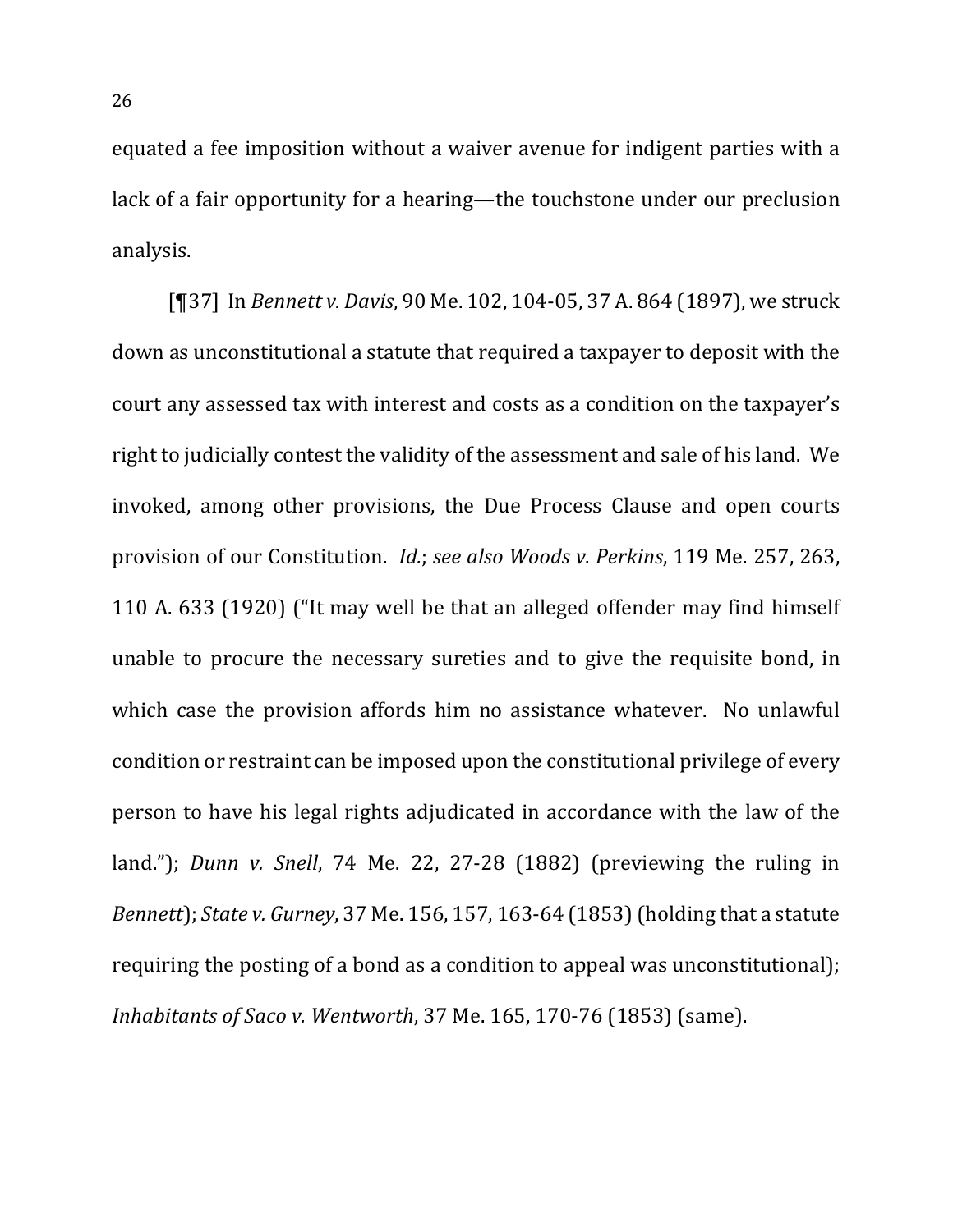## **2. Federal Precedents**

 $[$  [ $]$ 38] Under the U.S. Constitution, a fee without a waiver opportunity for indigent parties violates due process when the subject matter involves a "fundamental right." See Melder, 541 A.2d at 1294. The right to defend oneself is fundamental. See Boddie v. Connecticut, 401 U.S. 371, 377 (1971) ("Early in our jurisprudence, this Court voiced the doctrine that wherever one is assailed in his person or his property, there he may defend." (alteration and quotation marks omitted)); *see also Little v. Streater*, 452 U.S. 1, 3-4, 16-17 (1981) (concluding that a Connecticut statute requiring costs of blood testing in paternity actions be borne by the party requesting them violated due process when applied to indigent defendants).

 $[$ [39] Here, Verrinder is not only seeking to defend against civil penalties imposed based on the use of his property, but he may very well lose his home given the size of the penalty. We have previously referenced the "fundamental right" to property. See Porter v. Hoffman, 592 A.2d 482, 486-87 (Me. 1991).

 $[$ [[40] Also notable, nothing in the record indicates that the \$150 fee is related to any actual cost incurred by the City to hear an appeal before a volunteer board of appeals or to advance any legitimate state goal. See Boddie, 401 U.S. at 377 (stating that, "absent a countervailing state interest of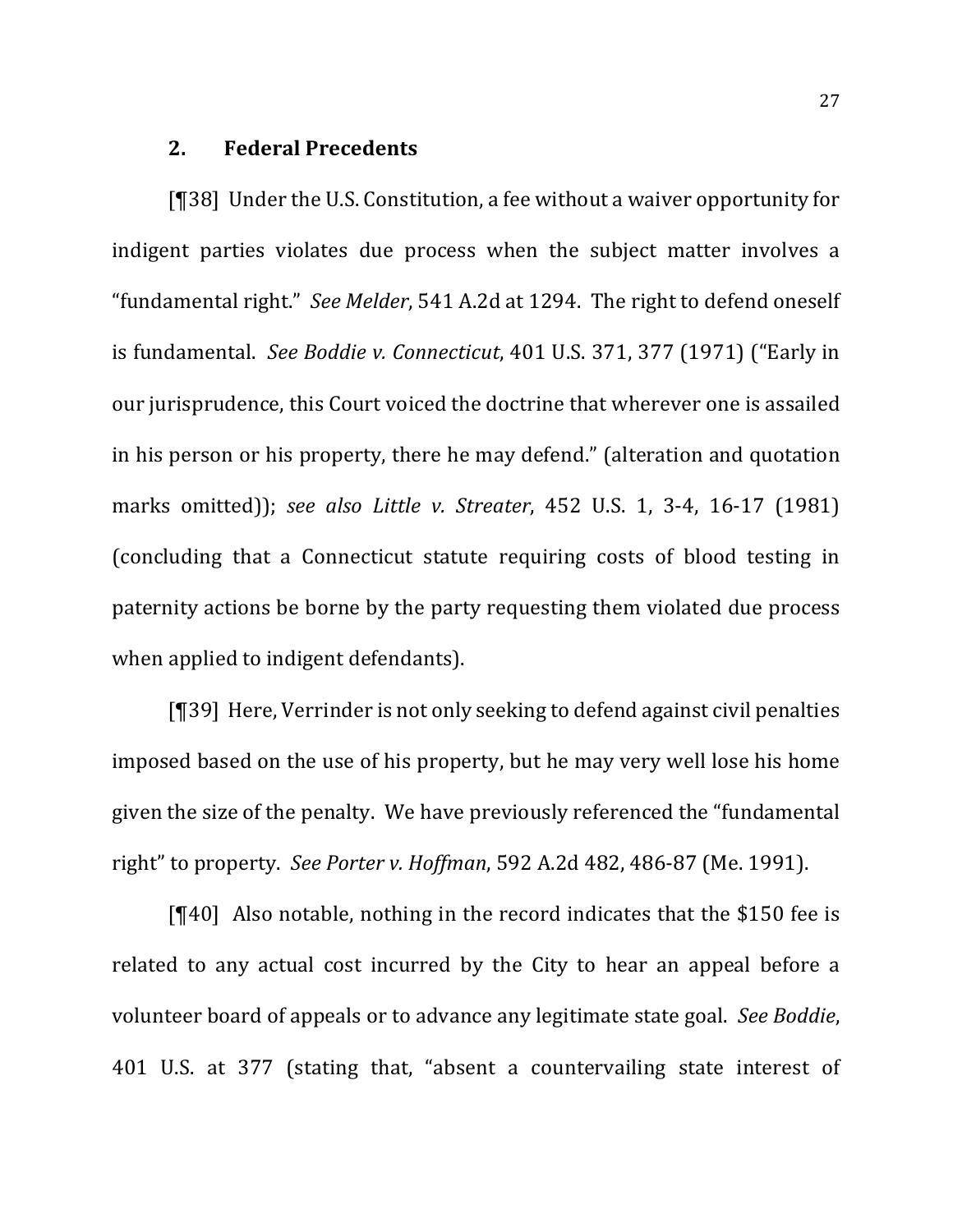overriding significance," due process requires a meaningful opportunity to be heard). No legitimate state interest has been cited by the City to support the fee, and none is apparent from the record.

#### **3. Precedents from Sister Jurisdictions**

 $[141]$  Perhaps most analogous to the instant case is that presented in *Varilek v. City of Houston,* 104 P.3d 849 (Alaska 2004). The relevant facts are as follows. Borough officials issued an NOV to a property owner for violating a land use ordinance regulating trash. *Id.* at 851. The property owner attempted to administratively appeal the NOV, but such appeals required a \$200 filing fee. *Id.* Claiming indigence, the property owner sought a fee waiver, but the borough denied his request, later admitting that it had no provision for waiving the fee. *Id.* The property owner sued claiming, inter alia, that the borough's refusal to waive the filing fee violated his right to due process. *Id.* 

 $[\P42]$  The Alaska Supreme Court agreed that the borough's refusal to offer any alternative to the filing fee for indigent litigants amounted to an unconstitutional denial of due process. *Id.* at 855.

 $[$ [43] In reaching its conclusion, the Alaska court applied its version of the familiar three-part test used in *Mathews v. Eldridge*, 424 U.S. 319, 335 (1976). *Varilek*, 104 P.3d at 853-55. Looking at the first factor—the private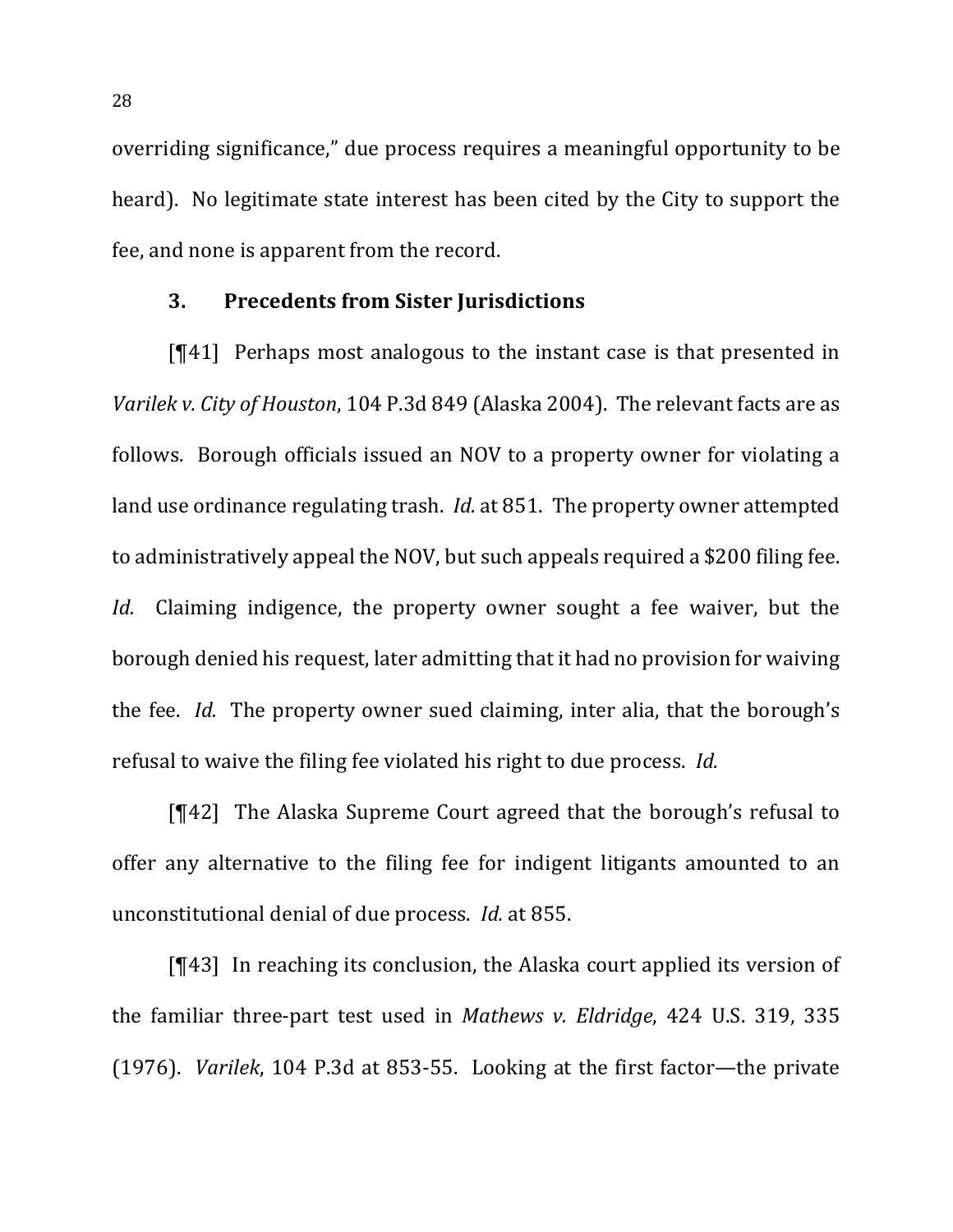interests affected by the governmental action—the Alaska court concluded that, under its precedent, the availability of a fee waiver for indigent parties to comport with due process requirements was not limited to matters involving fundamental rights as defined under federal case law. *Id.* ("An indigent whose business or property interests are threatened by an administrative action originally filed by a government agency need not be litigating a fundamental family matter in order to have a right of access to the courthouse. Since 'prohibitive' filing fees should not be allowed to hamper an indigent litigant's access to the justice system in such situations, it follows that such fees should also not be allowed to hamper his access to an administrative process if such access is a prerequisite to judicial relief." (footnote omitted)).

 $[T44]$  Looking at the second factor—risk of an erroneous deprivation of the private interest through the procedures used—the Alaska court disagreed with the trial court's conclusion that the probable value of additional procedural safeguards was minimal. *Id.* at 855.

[ $[$ 45] As to the third factor—the borough's interest in imposing the fee the Alaska court concluded the fee was neither minimal nor critical to the borough's ability to conduct appeals, noting that the trial court had not, among other things, "weigh[ed] the benefit of such fees against the social costs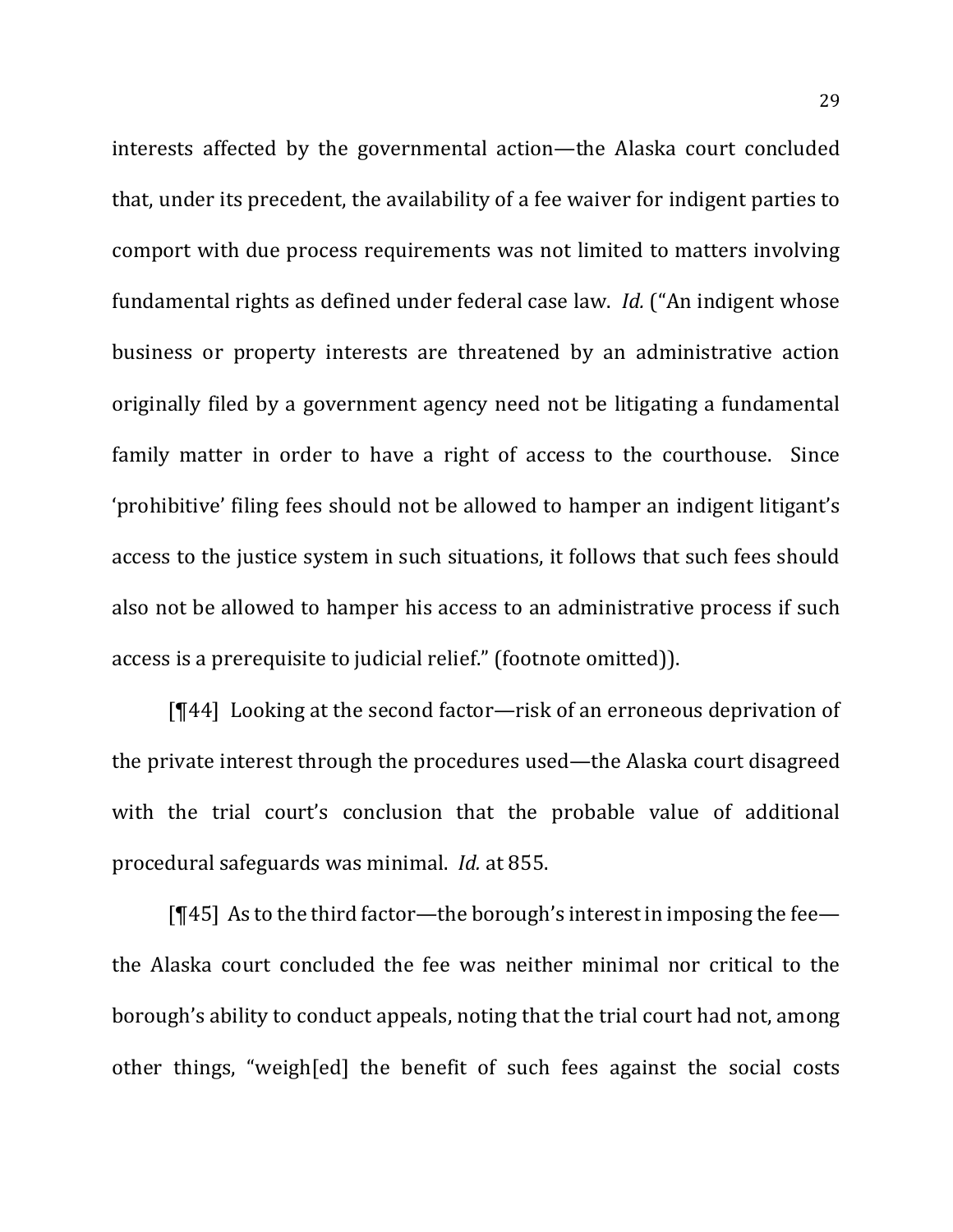inherent in a policy that effectively prohibits indigents from protecting their rights and interests against state actions." *Id.* 

[ $[$ 46] Because the trial court had made no findings of fact regarding the property owner's ability to pay the filing fee, the Alaska court remanded for a determination whether the property owner could afford to pay the fee or whether the fee prevented him from pursuing his claim in court. *Id.* 

[¶47] We also use the equivalent of the *Mathews* test in assessing what process is due under our Constitution. *See Hopkins v. Dep't of Hum. Servs.*, 2002 ME 129,  $\P$  18, 802 A.2d 999. We have not limited the need for fee waivers for indigent parties to family matters. *See, e.g., Harrington*, 269 A.2d at 315-16; *Bennett*, 90 Me. at 104-05, 37 A. 864. The risk of an erroneous deprivation where the only support for the  $$67,257$  judgment is an unadjudicated NOV—is self-evident, and we have noted that preclusion should not apply when the essential elements of adjudication are lacking. See Greenlaw, 602 A.2d at 1160.

## **4.** Size of the Penalty

 $[$ [48] Finally, the enormity of the fine compared to the minor nature of the offense is not only relevant for due process purposes but also raises excessive fine concerns.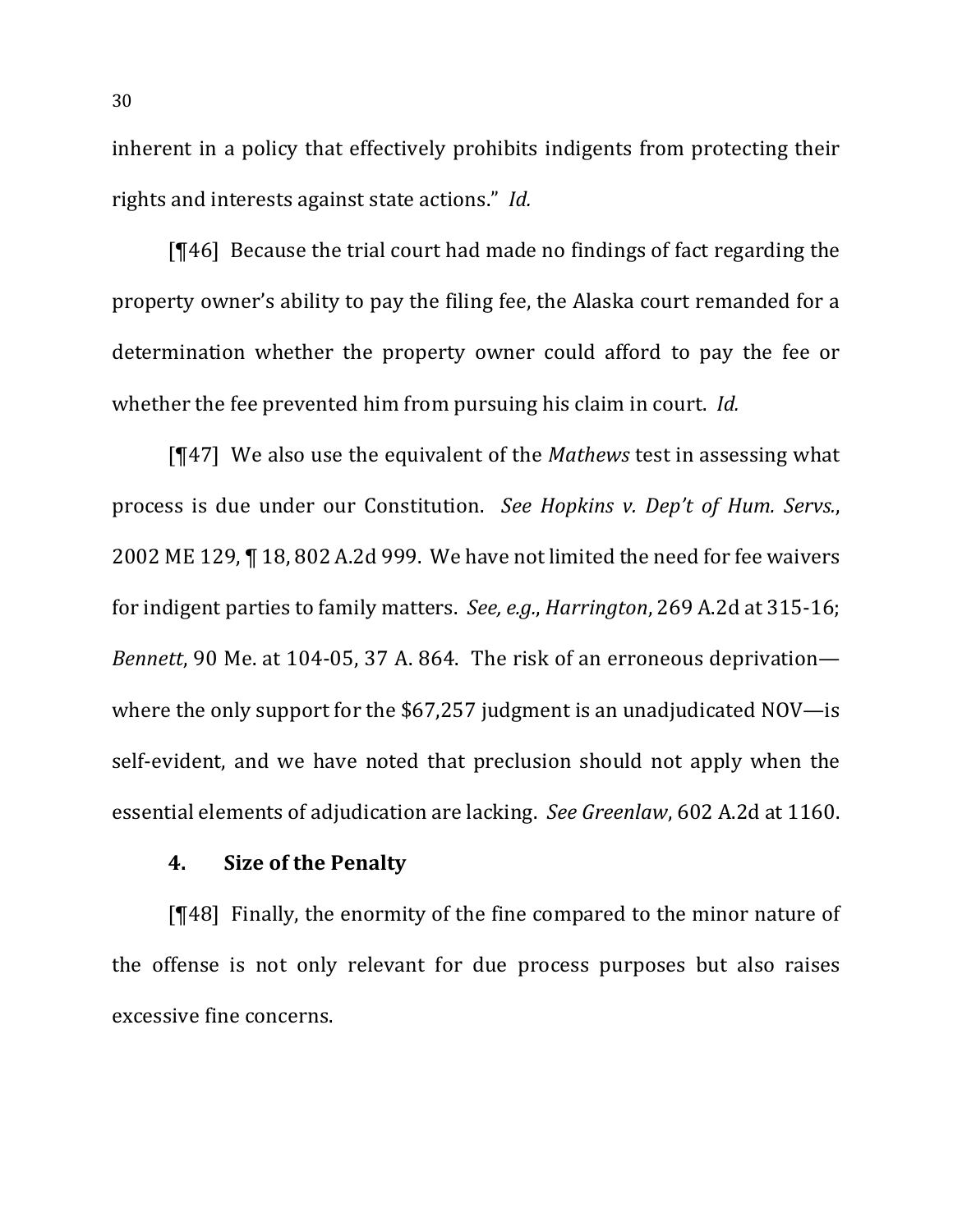$[$ [49] What began as a partially broken front step and trash on Verrinder's lawn has ballooned into a judgment exceeding \$67,000. The trial court called the size of the penalty (when imposing a smaller one than the Court concludes is required) "disproportionate" to the offense, which is the language used in our Constitution to measure excessiveness and is the test under the federal excessive fines provision as well.<sup>17</sup> *See* Me. Const. art. I, § 9 ("[A]ll penalties and punishments shall be proportioned to the offense . . . ."); *United States v. Bajakajian,* 524 U.S. 321, 335 (1998) ("The text and history of the Excessive Fines Clause demonstrate the centrality of proportionality to the excessiveness inquiry  $\dots$ .").

[¶50] In *State v. Lubee*, 93 Me. 418, 421, 45 A. 520 (1899), we stated, "In determining the question whether the punishment imposed by a statute is proportional to the offense, or whether or not a fine imposed is excessive, regard must be had to the purpose of the enactment, and to the importance and magnitude of the public interest sought by it to be protected." Certainly,

<sup>&</sup>lt;sup>17</sup> Notably, according to the ordinance, if the trash on Verrinder's lawn had posed "a serious threat to the public health and safety," then the City could have removed the trash and recouped its expenses from Verrinder, which undoubtedly would have cost less than \$67,257. Lewiston, Me., Code of Ordinances § 18-52 (May 1, 2014). The trash on Verrinder's lawn clearly did not pose any such threat. The CEO's affidavit, included in support of the City's motion for summary judgment, stated: "Based on my experience working with homeowners, my judgment is that remedying the violations detailed in the Notice should take about three hours, including in [sic] the time to purchase a single piece of wood and some nails at a hardware store; would not require any specialized experience; and, the only needed tools are some trash bags and a hammer."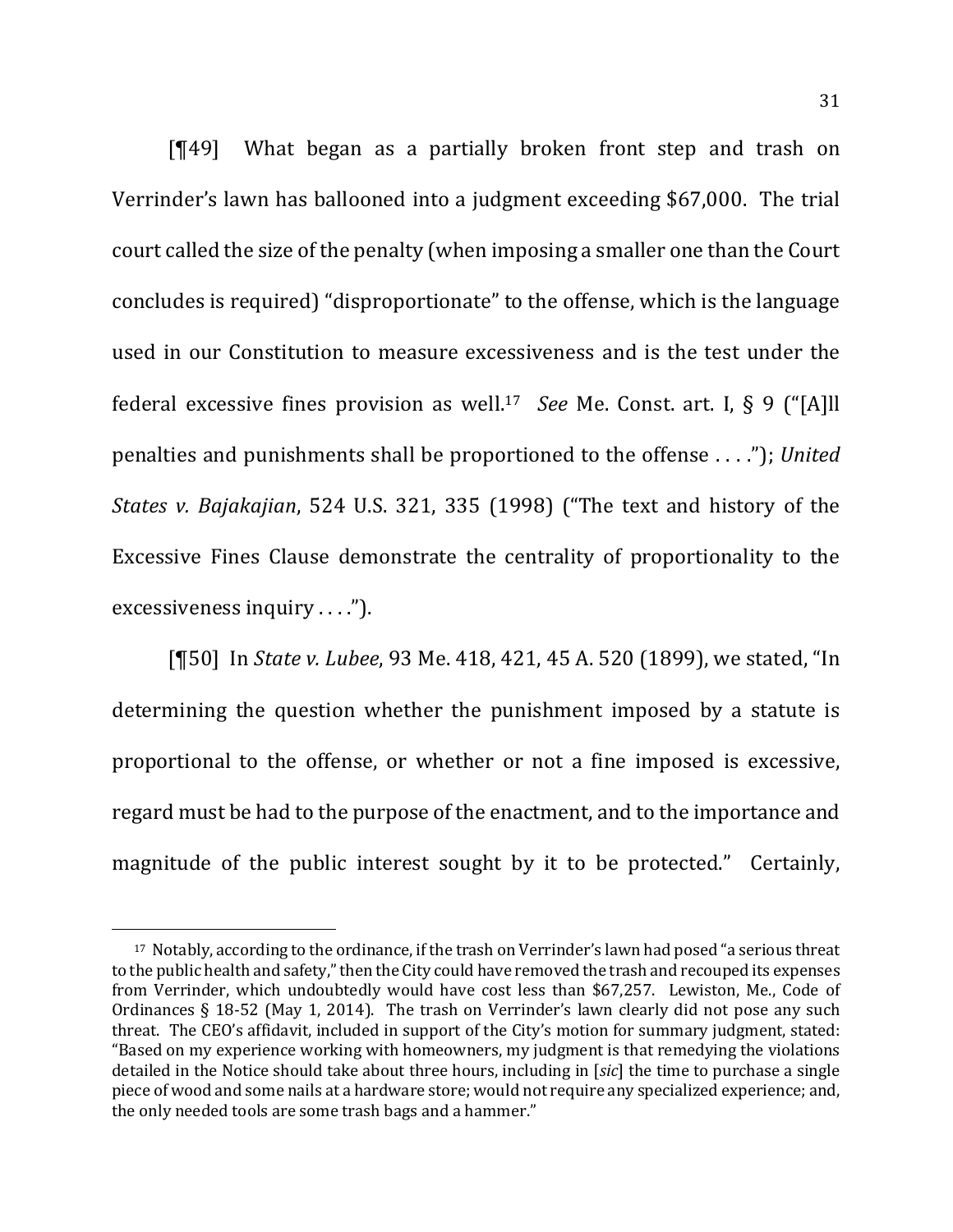enforcement of land use ordinances is important. Verrinder may very well bear responsibility for the cumulative size of the judgment.<sup>18</sup> Nonetheless, it is indisputable that the result-a \$67,257 judgment based on trash in his yard and a partially damaged step—is draconian.

 $[951]$  We have concluded that the Legislature has given the courts no room to determine whether a penalty resulting from the imposition of the mandatory minimum fee under the statute is unfair under the specific circumstances of the case. See Town of Orono v. LaPointe, 1997 ME 185, **¶¶** 9-12, 698 A.2d 1059. But regardless of whether that constraint as applied here violates the excessive fines provision in our Constitution, the lack of equity in this result shapes our application of the common law of preclusion. See *Hossler v. Barry*, 403 A.2d 762, 769 (Me. 1979) ("It may be that in some cases it would be particularly unfair to the defendant if the estoppel were applied. If that is true, the court need not sanction its use; collateral estoppel is, after all, a flexible doctrine meant to serve the ends of justice not to subvert them."); Beal *v*.

<sup>&</sup>lt;sup>18</sup> The trial court imposed the minimum penalty of \$100 per day. *See* 30-A M.R.S. § 4452(3)(B). The enormous size of the judgment is due to the long period of time that the violation was alleged to have existed. On one hand, it seems apparent that Verrinder could have easily stopped the penalties from continuing to run by picking up the trash and fixing the step. On the other hand, he refrained from complying during a period in which he was contesting that he was in violation at all. This period was prolonged because of his unsuccessful removal of the action to federal court and his removal of the action from the District Court to the Superior Court. Hence, at least to some extent, the size of the judgment is due to Verrinder's efforts to exercise his right to be heard on the merits of his defenses before complying with the NOV.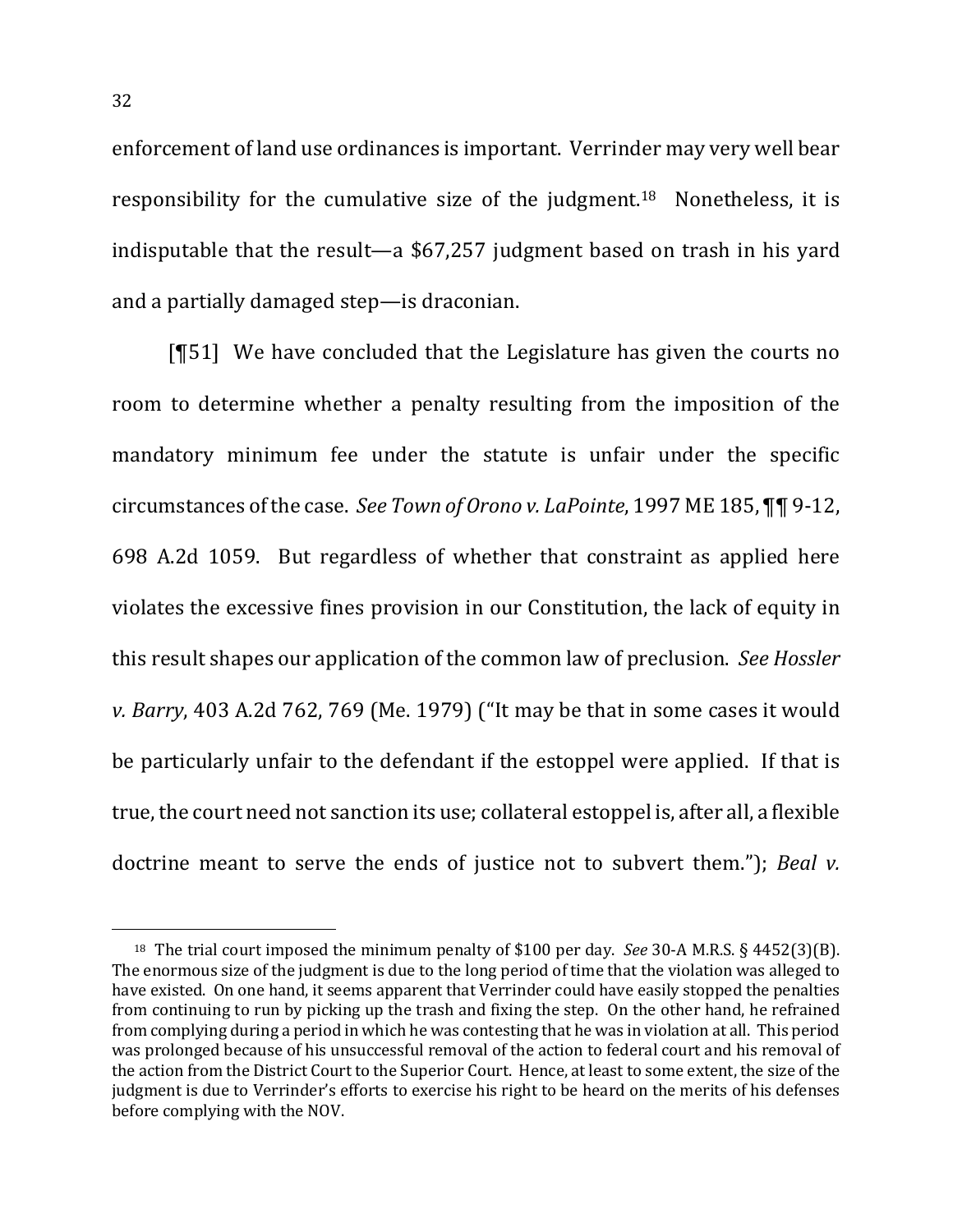*Allstate Ins.*, 2010 ME 20,  $\P$  17, 989 A.2d 733 ("Collateral estoppel applies 'on a case-by-case basis if it serves the interests of justice."" (quoting *Van Houten v. Harco Constr., Inc.*, 655 A.2d 331, 333 (Me. 1995)); *cf. Hale v. Morgan*, 584 P.2d 512, 518-23 (Cal. 1978) (concluding that a mandatory  $$100$  per day penalty, as applied, violated due process where the total penalty imposed was confiscatory, "wholly disproportionate to any discernible and legitimate legislative goal, and  $\ldots$  so clearly unfair that it [could not] be sustained"); *Commonwealth v. Eisenberg*, 98 A.3d 1268, 1285 (Pa. 2014) ("In our view, the [mandatory minimum] fine here, when measured against the conduct triggering the punishment, and the lack of discretion afforded the trial court, is constitutionally excessive.").

#### **III. CONCLUSION**

 $[\![\![52]\!]$  For these reasons, I conclude that our common law of preclusion does not support the application of res judicata to an unappealed NOV in a Rule 80K proceeding when a municipality imposes a substantial fee on an indigent defendant to appeal the NOV. I would therefore vacate the judgment and remand to the trial court to determine whether the fee imposed a financial hardship on Verrinder.<sup>19</sup> If the evidence showed that Verrinder was unable to

<sup>&</sup>lt;sup>19</sup> See Hardy v. United States, 375 U.S. 277, 289 n.7 (1964) (Goldberg, J., concurring) ("Indigence must be conceived as a relative concept. An impoverished accused is not necessarily one totally